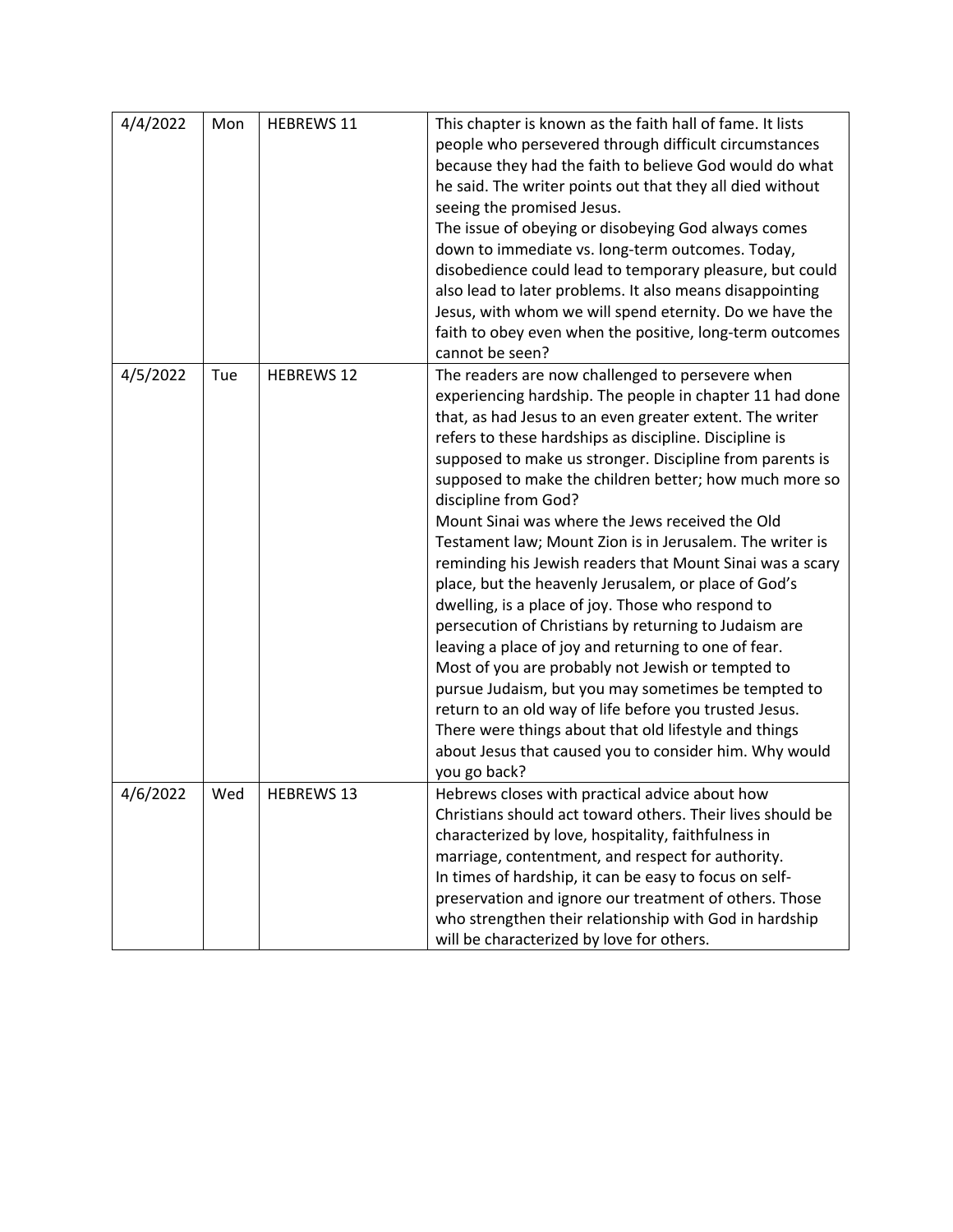| 4/7/2022  | Thur | LUKE <sub>1</sub> | Luke writes the books of Luke and Acts to a man named        |
|-----------|------|-------------------|--------------------------------------------------------------|
|           |      |                   | Theophilus. Apparently there are lots of stories about       |
|           |      |                   | Jesus circulating, and he decides to track down the people   |
|           |      |                   | who actually witnessed the events so he can be sure to       |
|           |      |                   | record the truth.                                            |
|           |      |                   | The chapter records two miracle birth announcements          |
|           |      |                   | and two people praising God for those births. John the       |
|           |      |                   | Baptist is born first. He is born to a couple who had not    |
|           |      |                   | been able to have children. Jesus' conception is even        |
|           |      |                   | more of a miracle since he is conceived by the Holy Spirit.  |
|           |      |                   | When these events occur, people were not used to             |
|           |      |                   | miracles happening. Zechariah didn't believe the angel,      |
|           |      |                   | and it cost him his ability to speak. Mary's story would not |
|           |      |                   | have been believed by many. Would you have believed          |
|           |      |                   |                                                              |
|           |      |                   | the angel or the story of a teenage girl who is pregnant     |
|           |      |                   | and says she is a virgin? Believing God is at work isn't     |
|           |      |                   | always easy.                                                 |
| 4/8/2022  | Fri  | LUKE <sub>2</sub> | This is the familiar version of the Christmas story that     |
|           |      |                   | many read on Christmas day. The God of the universe is       |
|           |      |                   | born to a poor couple who can't find a proper place to       |
|           |      |                   | have a baby. The miraculous nature of this birth is          |
|           |      |                   | confirmed by angels, and the special nature of the boy is    |
|           |      |                   | confirmed by those in the temple.                            |
|           |      |                   | The humility and love demonstrated by this story is          |
|           |      |                   | amazing! Becoming like Jesus means we should be loving       |
|           |      |                   | and humble too.                                              |
| 4/9/2022  | Sat  |                   | Today is a day for catch-up or reflection                    |
| 4/10/2022 | Sun  |                   | Today is a day for catch-up or reflection                    |
| 4/11/2022 | Mon  | LUKE <sub>3</sub> | The ministry of John the Baptist had been predicted in the   |
|           |      |                   | Old Testament. He was to prepare people for the coming       |
|           |      |                   | Messiah, who was Jesus. The Jews thought they had a          |
|           |      |                   | good relationship with God just because they were Jews.      |
|           |      |                   | John the Baptist makes it clear that God is not impressed    |
|           |      |                   | with the fact that they descended from Abraham, the          |
|           |      |                   | father of the Jews. They need to have a heart that is right  |
|           |      |                   | with God, which should be demonstrated by their              |
|           |      |                   | behavior. Luke also documents Jesus' ancestry. The           |
|           |      |                   | Messiah had been promised to be a descendant of Israel's     |
|           |      |                   | ancient King David. This genealogy showed that Jesus was     |
|           |      |                   | David's descendant.                                          |
|           |      |                   |                                                              |
|           |      |                   | Like the Jews, people can sometimes think they have a        |
|           |      |                   | special relationship with God due to something other         |
|           |      |                   | than trusting Jesus: being a good person, belonging to a     |
|           |      |                   | church, participating in certain rituals, or coming from a   |
|           |      |                   | religious family. God isn't impressed by any of that. Just   |
|           |      |                   | like those from the crowd around John the Baptist, we        |
|           |      |                   | need to be ready to listen to Jesus.                         |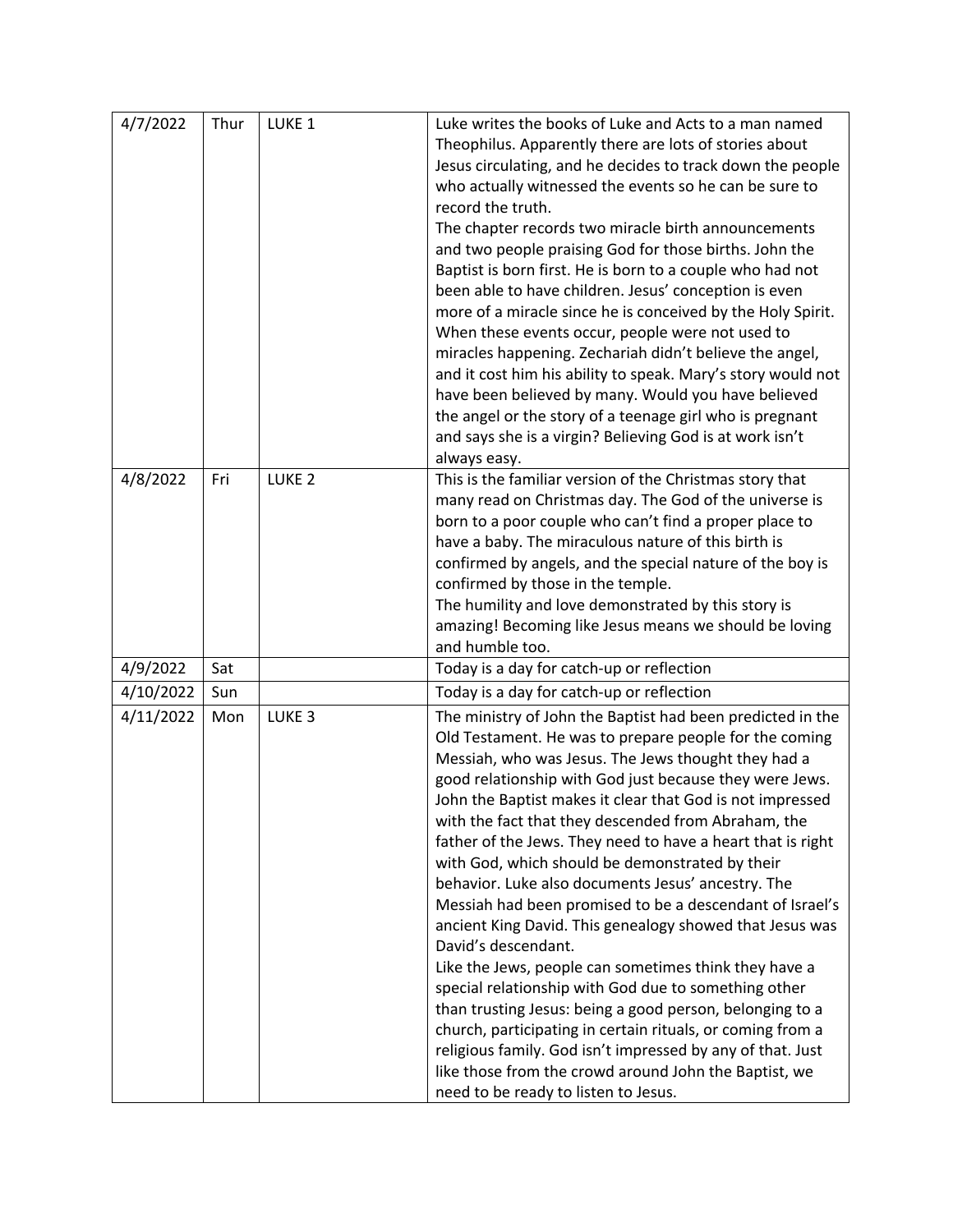| 4/12/2022 | Tue | LUKE <sub>4</sub> | Just like Matthew, Luke tells of Jesus' temptation. He then<br>tells of the beginning of Jesus' ministry. Jesus goes to his<br>hometown of Nazareth and is asked to read from an Old<br>Testament scroll. Jesus lets them know the reading is<br>about him and his ministry on earth. They have been<br>around him since he was a boy and are horrified that one<br>of their own would make such a claim. Jesus moves on to<br>Capernaum, which will be his main location for much of<br>his ministry. Jesus confirms that he is who he says he is by<br>showing his power over demons and disease.<br>The chapter makes it clear that the powers of darkness<br>are real. It could be in the form of temptation or direct<br>power over a person. We need to stay close to Jesus and<br>rely on the power of the Holy Spirit to battle Satan and his                                                                                                                                                                                                                                                                                                                                                                                |
|-----------|-----|-------------------|--------------------------------------------------------------------------------------------------------------------------------------------------------------------------------------------------------------------------------------------------------------------------------------------------------------------------------------------------------------------------------------------------------------------------------------------------------------------------------------------------------------------------------------------------------------------------------------------------------------------------------------------------------------------------------------------------------------------------------------------------------------------------------------------------------------------------------------------------------------------------------------------------------------------------------------------------------------------------------------------------------------------------------------------------------------------------------------------------------------------------------------------------------------------------------------------------------------------------------------|
|           |     |                   | demons.                                                                                                                                                                                                                                                                                                                                                                                                                                                                                                                                                                                                                                                                                                                                                                                                                                                                                                                                                                                                                                                                                                                                                                                                                              |
| 4/13/2022 | Wed | LUKE <sub>5</sub> | Through stories, a number of things are revealed about<br>Jesus. First, he is powerful. He demonstrates his power<br>over fish and disease. Second, he is compassionate.<br>Leprosy was a terrible skin disease that caused its<br>sufferers to be avoided for fear of catching the disease.<br>When Jesus touched the man, it was probably the first<br>time he had been touched by a non-leper in years. Jesus<br>also showed compassion by asking a tax collector to<br>follow him. Tax collectors were hated and considered to<br>be the worst of sinners. Third, he demonstrated that he<br>was God. He did this by forgiving the sins of the paralyzed<br>man and claiming to be the groom. The view was that<br>eternity with God was going to be a huge wedding<br>reception. The groom was now present, so it was<br>inappropriate to be fasting.<br>In the midst of all of these great demonstrations of Jesus'<br>power, Luke tells us in verse 16 that Jesus would go off<br>alone to pray. If Jesus had all this power, but still needed<br>to pray, how much more so for us? You may not be able<br>to heal people every day or even demonstrate amazing<br>levels of compassion, but you could go off alone and pray. |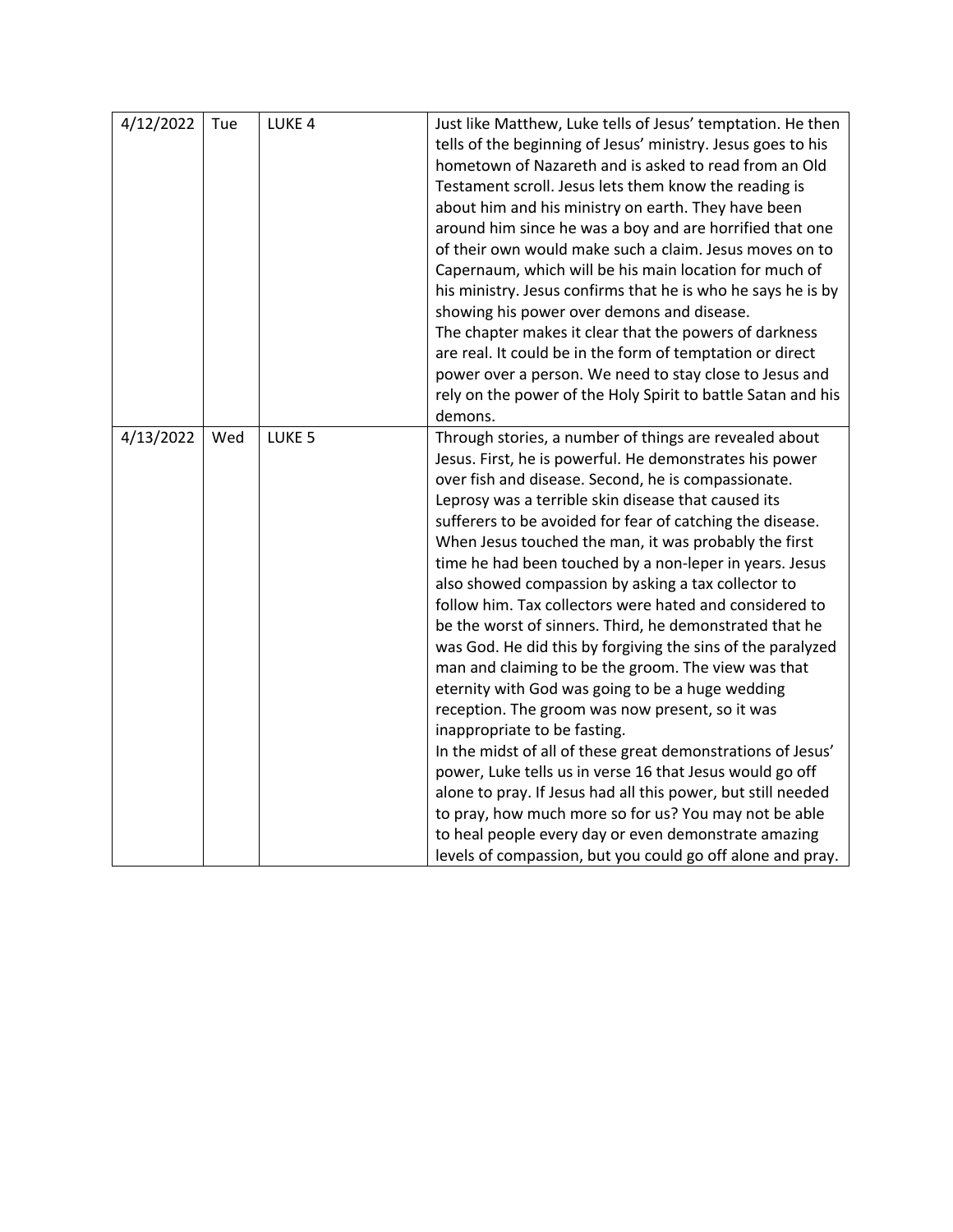| 4/14/2022 | Thurs | LUKE <sub>6</sub> | Here there are a couple of incidents which take place on<br>the Sabbath. The Old Testament law taught that a person<br>could not work on Saturdays. As we also saw in Matthew,<br>the Pharisees were the strictest followers of these rules,<br>so they are upset when Jesus and his followers do things<br>on the Sabbath they felt were work. Jesus points out an<br>event from their history where the law was ignored to<br>feed hungry people. Luke then records a similar, or<br>maybe the same, sermon Matthew did. Jesus is teaching<br>that following God requires more than just rule following.<br>Sometimes people dismiss Jesus' more extreme teaching<br>by coming up with hypothetical examples in order to<br>dismiss the entire teaching, like when Jesus says to love<br>your enemies. A person says, "Does that mean if someone<br>were to , I would still need to love them?" That then<br>becomes an excuse for not loving people who have done<br>things far less offensive. It would be good to rethink some |
|-----------|-------|-------------------|-------------------------------------------------------------------------------------------------------------------------------------------------------------------------------------------------------------------------------------------------------------------------------------------------------------------------------------------------------------------------------------------------------------------------------------------------------------------------------------------------------------------------------------------------------------------------------------------------------------------------------------------------------------------------------------------------------------------------------------------------------------------------------------------------------------------------------------------------------------------------------------------------------------------------------------------------------------------------------------------------------------------------------------|
|           |       |                   | of those attitudes of hate, avoidance, revenge, judgment                                                                                                                                                                                                                                                                                                                                                                                                                                                                                                                                                                                                                                                                                                                                                                                                                                                                                                                                                                            |
|           |       |                   | and lack of forgiveness.                                                                                                                                                                                                                                                                                                                                                                                                                                                                                                                                                                                                                                                                                                                                                                                                                                                                                                                                                                                                            |
| 4/15/2022 | Fri   | LUKE <sub>7</sub> | This chapter emphasizes that what matters is the<br>acceptance or rejection of Jesus. Jesus heals the servant<br>of a non-Jew, so whether or not one is Jewish doesn't<br>matter. Jesus raises someone from the dead, so the<br>severity of the problem also doesn't matter. Further, he<br>forgives a sinful woman, so how sinful someone is doesn't<br>matter. In fact, he says that more sin makes a person<br>more thankful. Finally, he responds to John the Baptist's<br>questions, so it is important even for a great prophet to<br>accept Jesus.<br>The same is true today. Our acceptance of Jesus is the<br>starting point of a relationship with God. Nothing in our<br>background can prevent us from entering a relationship<br>with God through trusting Jesus, and nothing can allow us<br>to have a relationship with God in any other way.                                                                                                                                                                        |
| 4/16/2022 | Sat   |                   | Today is a day for catch-up or reflection                                                                                                                                                                                                                                                                                                                                                                                                                                                                                                                                                                                                                                                                                                                                                                                                                                                                                                                                                                                           |
| 4/17/2022 | Sun   |                   | Today is a day for catch-up or reflection                                                                                                                                                                                                                                                                                                                                                                                                                                                                                                                                                                                                                                                                                                                                                                                                                                                                                                                                                                                           |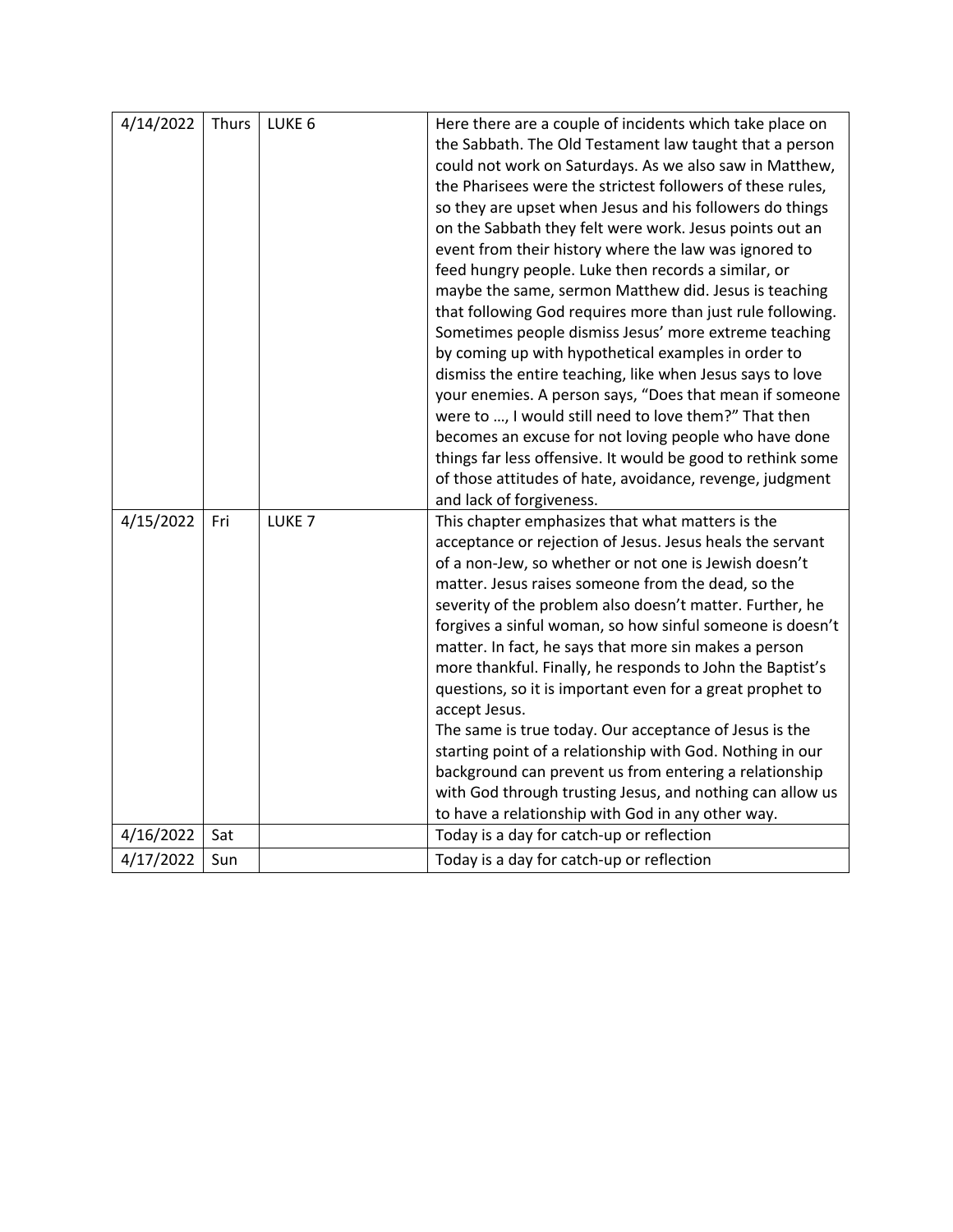| 4/18/2022 | Mon | LUKE <sub>8</sub> | Jesus tells some stories that illustrate ways to handle<br>God's Word. One emphasizes that we need to listen to it<br>and do what it says. The next tells us we should be<br>making it known to others. There are a few incidents<br>where Jesus performs miracles with interesting twists. In<br>one case, the fishermen are afraid of the water and the<br>teacher is not. In the next, the man who would be<br>considered crazy accepts him and the sane people don't.<br>In the last, Jesus is delayed in his response, so it appears<br>all is lost. It actually opens the door for an even greater<br>miracle.<br>It's hard to imagine there were people who rejected Jesus<br>when faced with all these miracles! Even his own family<br>rejected Him. Jesus' response says obeying the Word of<br>God matters more than family. What is standing between<br>you and obeying God? |
|-----------|-----|-------------------|------------------------------------------------------------------------------------------------------------------------------------------------------------------------------------------------------------------------------------------------------------------------------------------------------------------------------------------------------------------------------------------------------------------------------------------------------------------------------------------------------------------------------------------------------------------------------------------------------------------------------------------------------------------------------------------------------------------------------------------------------------------------------------------------------------------------------------------------------------------------------------------|
| 4/19/2022 | Tue | LUKE <sub>9</sub> | Jesus takes a number of steps to strengthen his followers.<br>He sends them out for ministry on their own; asks them<br>about who he is; prepares them for his death; and<br>challenges their pride and willingness to sacrifice for him.<br>Despite their time with Jesus, their maturation is still<br>incomplete.<br>Many become impatient with themselves and their own<br>failings. Yet our development has been overseen by<br>leaders far more flawed than Jesus. When we fail to "get<br>it" sometimes, we need to realize we aren't alone.                                                                                                                                                                                                                                                                                                                                      |
| 4/20/2022 | Wed | <b>LUKE 10</b>    | In the last chapter, Jesus was preparing 12 followers for<br>ministry. In this one, he is developing 72 and asking them<br>to pray for more. The message of Jesus is designed for<br>growth. The responses to the message vary, but it is<br>available to everyone, and everyone needs to hear it.<br>The stories of the Good Samaritan and Mary and Martha<br>illustrate misplaced priorities. All are doing good things,<br>but the Samaritan and Mary do the more important<br>things. If God wants more people telling the good news of<br>Jesus, that's what is important. We can get distracted by<br>doing good things that keep us busy, or we can do the<br>important things.                                                                                                                                                                                                   |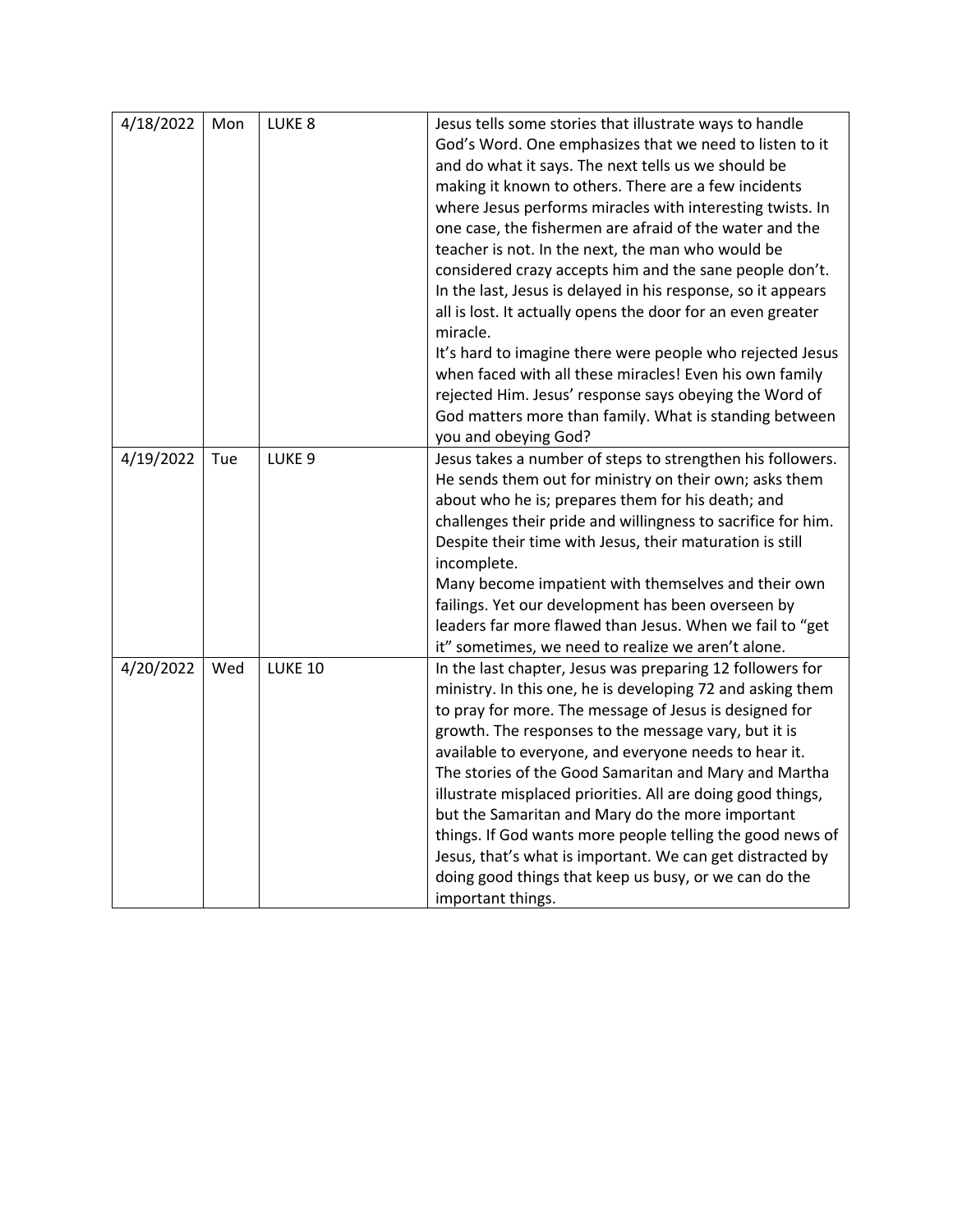| 4/21/2022 | Thur | LUKE 11 | Jesus teaches his disciples how to pray. Many have<br>memorized this prayer and use it often. He then goes on<br>to do battle with demons, which turns into a battle with<br>his opponents. Their opposition to Jesus causes them to<br>draw illogical conclusions about why Jesus has power<br>over demons. The people who opposed Jesus the most<br>were the religious leaders, so Jesus has harsh things to<br>say about them. Jesus' harshest words weren't for people<br>who seemed like the worst sinners, they were for those<br>who were experts on the Bible but didn't live according to<br>it.<br>Jesus said something interesting about demons leaving a<br>person and then coming back. If a person tries to<br>overcome something evil, whether a demon or a sinful<br>habit, they run the risk of it returning and being even<br>worse than it was the first time. The evil needs to be<br>replaced by something more powerful. When Jesus died<br>on the cross, he replaced our sin with his righteousness (1<br>Corinthians 5:21). When we trust Jesus, our tendency<br>toward sin is replaced by the Holy Spirit (Romans 8:9, 10).<br>Are you relying on just getting rid of evil in your life or are<br>you relying on God's provision of a replacement for the<br>evil in our lives? |
|-----------|------|---------|----------------------------------------------------------------------------------------------------------------------------------------------------------------------------------------------------------------------------------------------------------------------------------------------------------------------------------------------------------------------------------------------------------------------------------------------------------------------------------------------------------------------------------------------------------------------------------------------------------------------------------------------------------------------------------------------------------------------------------------------------------------------------------------------------------------------------------------------------------------------------------------------------------------------------------------------------------------------------------------------------------------------------------------------------------------------------------------------------------------------------------------------------------------------------------------------------------------------------------------------------------------------------------------------------------|
| 4/22/2022 | Fri  | LUKE 12 | Everyone wants to be respected by others and live a<br>comfortable life here on earth, but Jesus teaches that it is<br>God's view of us and our eternities that matter most.<br>When we keep our eyes on God and eternity, it changes<br>our view of what we are experiencing; an injustice<br>suffered here matters less and hanging out with the right<br>people becomes less of a priority. On the other hand,<br>being a person of Godly character and helping others<br>matter more.                                                                                                                                                                                                                                                                                                                                                                                                                                                                                                                                                                                                                                                                                                                                                                                                                |
| 4/23/2022 | Sat  |         | Today is a day for catch-up or reflection                                                                                                                                                                                                                                                                                                                                                                                                                                                                                                                                                                                                                                                                                                                                                                                                                                                                                                                                                                                                                                                                                                                                                                                                                                                                |
| 4/24/2022 | Sun  |         | Today is a day for catch-up or reflection                                                                                                                                                                                                                                                                                                                                                                                                                                                                                                                                                                                                                                                                                                                                                                                                                                                                                                                                                                                                                                                                                                                                                                                                                                                                |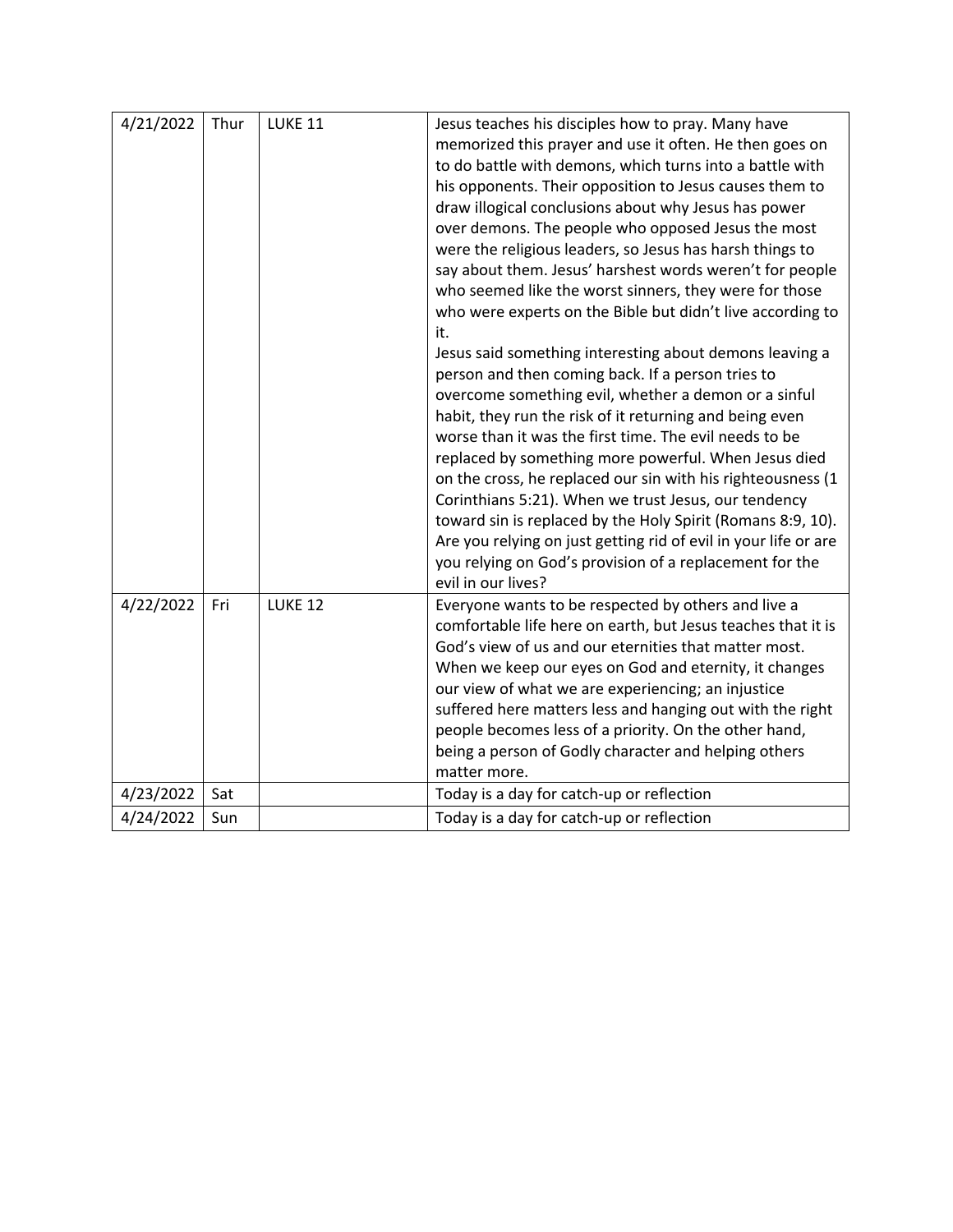| 4/25/2022 | Mon | LUKE 13        | Just like us, Jesus' disciples are disturbed by events in<br>which seemingly innocent people die in unfortunate<br>ways. Jesus uses this to teach that everyone will<br>eventually die, and it is best to be in a good relationship<br>with God. Luke then begins to tell of the ways Jesus was<br>warning the Jews that they do not have exclusive access<br>to God. The fig tree was not safe just because it was a fig<br>tree - it needed to bear fruit. People are not safe just<br>because they come from a good religious background -<br>they need to have a relationship with Jesus. Jesus is going<br>to call people from far and wide regardless of their<br>history.<br>It's good to know we have access to God regardless of our<br>background. It's what enables any of us to trust Christ and<br>receive all the benefits of a relationship with God. But<br>there is a warning here not to take our relationship with<br>God for granted. We have it based on our trust in Jesus,<br>not because it is owed to us. |
|-----------|-----|----------------|------------------------------------------------------------------------------------------------------------------------------------------------------------------------------------------------------------------------------------------------------------------------------------------------------------------------------------------------------------------------------------------------------------------------------------------------------------------------------------------------------------------------------------------------------------------------------------------------------------------------------------------------------------------------------------------------------------------------------------------------------------------------------------------------------------------------------------------------------------------------------------------------------------------------------------------------------------------------------------------------------------------------------------|
| 4/26/2022 | Tue | LUKE 14        | The chapter today centers on banquets. For Jews, the<br>Sabbath was a day when no work was to be done. The<br>Pharisees are unhappy that Jesus heals someone on a day<br>of rest. It's kind of funny that healing on the Sabbath was<br>a bad thing, but throwing a party and making all your<br>servants prepare a meal was good. In Jesus' day, heaven<br>was thought of as a great banquet. Jesus is again teaching<br>that his banquet will have people at it whom you would<br>not expect. It is people's acceptance of Jesus that<br>matters, not their status.<br>Everyone gets their priorities backwards sometimes, just<br>like the Pharisees. We get offended by someone<br>appearing to break a minor rule and overlook our own<br>breaking of bigger ones. Before we start reacting to<br>someone else's failure, it's good to ask ourselves, "What<br>would be the loving response in this situation?"                                                                                                               |
| 4/27/2022 | Wed | <b>LUKE 15</b> | Jesus tells three stories of people who become obsessed<br>when something of value is lost. In the case of the sheep<br>and coin, it was physical value, and in the case of the son,<br>it was relational. Jesus lets us know that God is the same<br>way. He cares deeply for those who are lost.<br>If we want to be like Jesus, we need to care for the lost<br>just like Jesus does. It's tempting to spend all our time<br>with those who already know Jesus because we have so<br>much more in common with them, but we need to be<br>willing to enter even uncomfortable relationships because<br>of God's love for everyone.                                                                                                                                                                                                                                                                                                                                                                                               |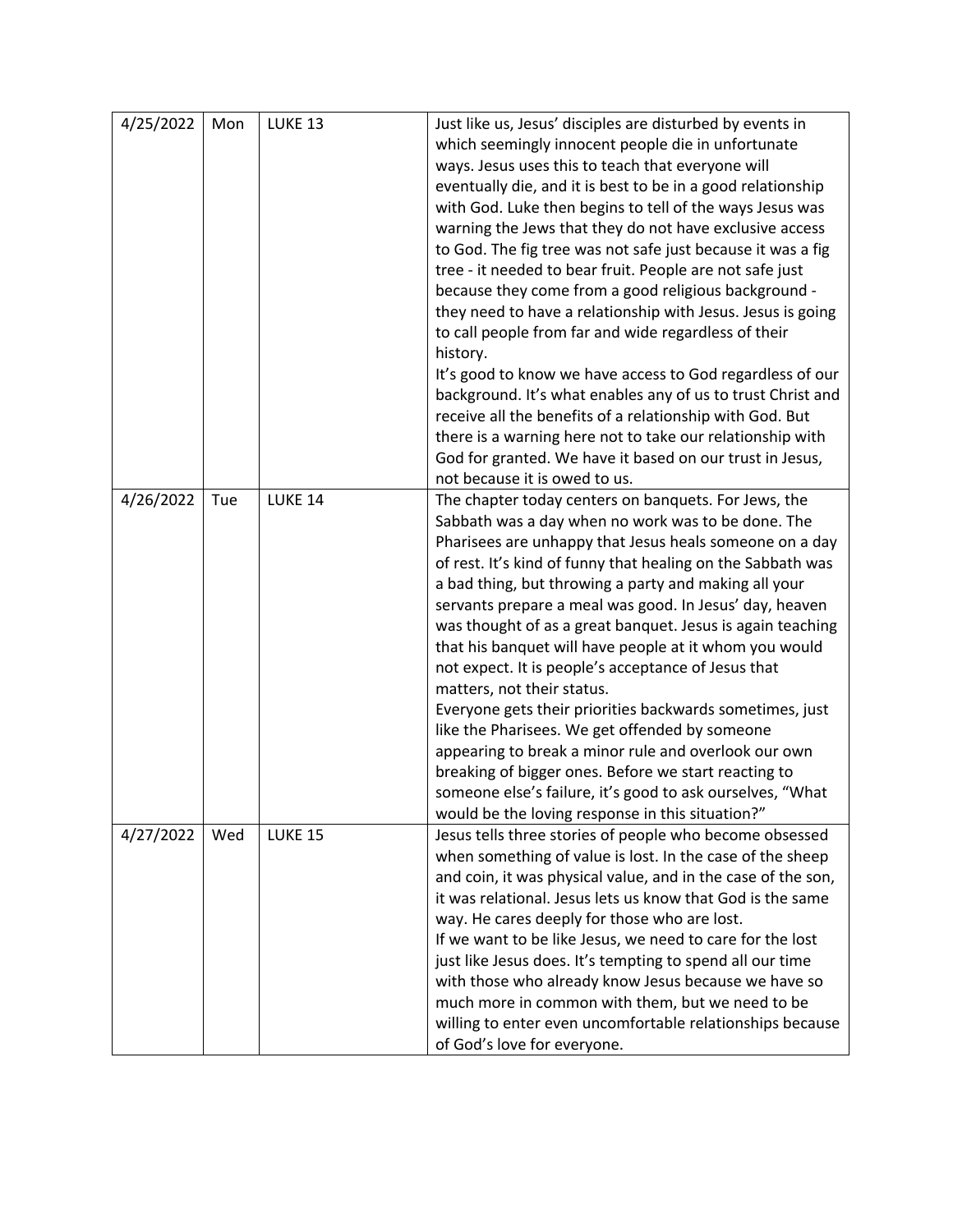| 4/28/2022 | Thurs | <b>LUKE 16</b> | This chapter begins with a strange story in which Jesus       |
|-----------|-------|----------------|---------------------------------------------------------------|
|           |       |                | seems to be saying dishonesty is a good thing. What he is     |
|           |       |                | really saying is that this dishonest man was smart enough     |
|           |       |                | to prepare for his future, while many good people fail to     |
|           |       |                | prepare for eternity. An illustration of this can be found in |
|           |       |                | the story of the rich man and Lazarus. The rich man           |
|           |       |                |                                                               |
|           |       |                | makes himself comfortable now and ignores eternity,           |
|           |       |                | while Lazarus does the opposite.                              |
|           |       |                | So what is your eternity going to look like: separation       |
|           |       |                | from God, barely making it in or are lots of people going     |
|           |       |                | to tell stories of how you invested your energy in            |
|           |       |                | eternity?                                                     |
| 4/29/2022 | Fri   | <b>LUKE 17</b> | Jesus begins with some teaching on how we should be           |
|           |       |                | concerned about other people's sin. If we love other          |
|           |       |                | people, we won't want them to pursue self-destructive         |
|           |       |                | behaviors. But we are also supposed to forgive, so this       |
|           |       |                | concern is never done in a judgmental way. He then goes       |
|           |       |                | on to challenge people not to expect God to be impressed      |
|           |       |                |                                                               |
|           |       |                | by our good deeds or forget to thank him for the things       |
|           |       |                | he does for us.                                               |
|           |       |                | These are all difficult challenges. We have a tendency to     |
|           |       |                | either go to the extreme of thinking everyone is              |
|           |       |                | responsible for his or her own sin, so someone else's         |
|           |       |                | action are not our business or to think we have the right     |
|           |       |                | to judge everyone else's behavior. We are supposed to         |
|           |       |                | love others enough to help them not make mistakes, but        |
|           |       |                | judgment is not a part of that. We also tend to do the        |
|           |       |                | opposite of what Jesus says about thankfulness. We want       |
|           |       |                | God to be thrilled with each of our acts of obedience and     |
|           |       |                | sacrifice for him but then don't thank him for what he        |
|           |       |                |                                                               |
|           |       |                | does for us.                                                  |
| 4/30/2022 | Sat   |                | Today is a day for catch-up or reflection                     |
| 5/1/2022  | Sun   |                | Today is a day for catch-up or reflection                     |
| 5/2/2022  | Mon   | LUKE 18        | For some, prayer is an odd idea. God knows what we            |
|           |       |                | want, so why do we need to ask for it? Jesus goes a step      |
|           |       |                | further and says not only should we ask, we should ask        |
|           |       |                | repeatedly. He also continues to turn things upside-down      |
|           |       |                | by teaching that people who would traditionally be            |
|           |       |                | believed to be closer to God really are further away and      |
|           |       |                | those that would be thought further from God are closer.      |
|           |       |                |                                                               |
|           |       |                | When it comes to prayer, God wants us to understand           |
|           |       |                | that what we are asking for belongs to God. For us to         |
|           |       |                | expect to get things from God without asking assumes          |
|           |       |                | that God owes us things. When we ask, and ask                 |
|           |       |                | repeatedly, we acknowledge the nature of the                  |
|           |       |                | relationship between us. We are requesting that the God       |
|           |       |                | of the Universe provide something we do not deserve.          |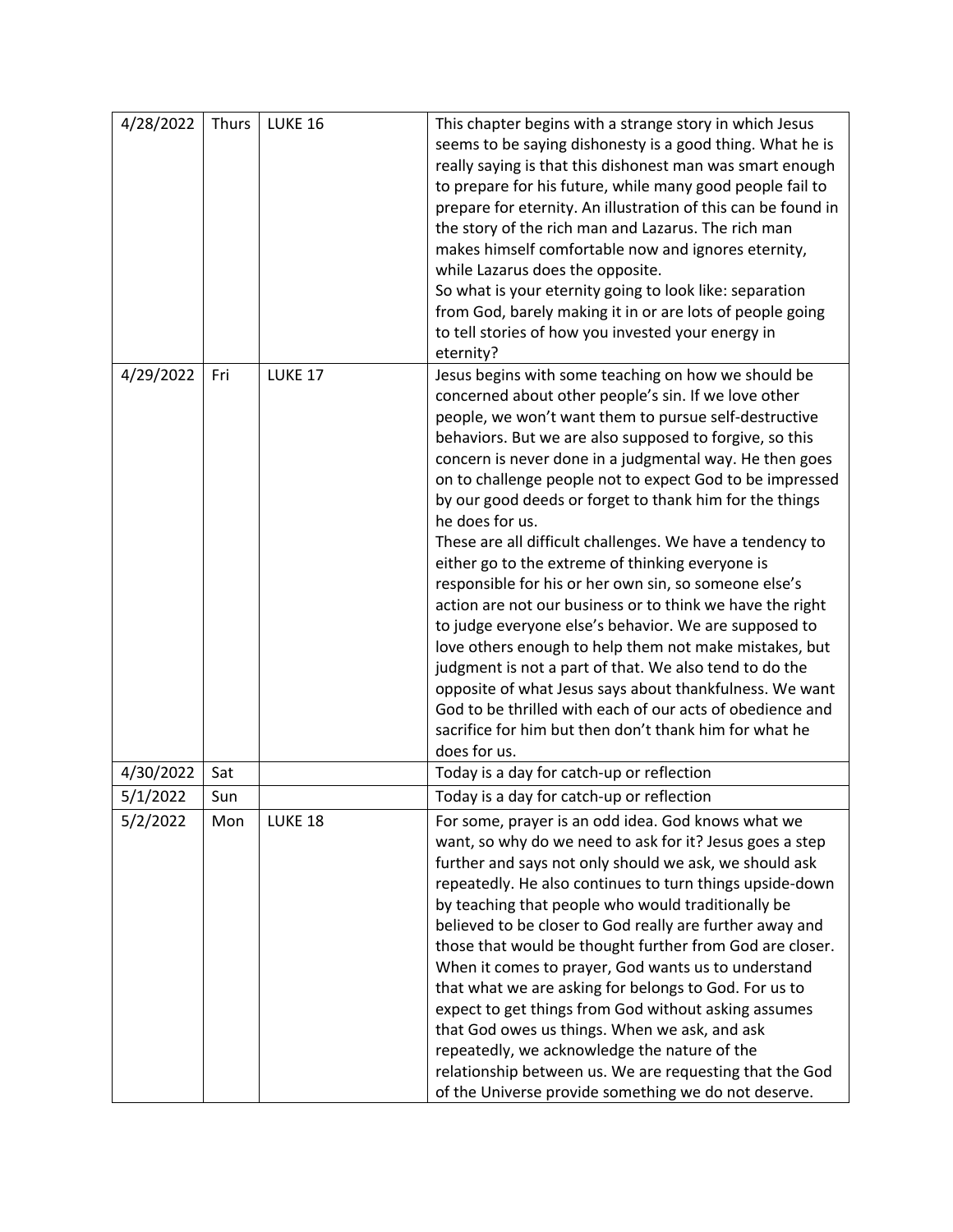| 5/3/2022 | Tue   | <b>LUKE 19</b>     | The story of Zacchaeus illustrates that it is the end of the<br>story that matters. Zacchaeus was a wealthy tax-collector,<br>so he had lived his life taking advantage of people. When<br>he meets Jesus, he turns his life around. Jesus also<br>illustrates that he has left us here on earth to accomplish<br>things for him. Jesus then enters Jerusalem to move<br>toward his arrest, trials and death. At this point he is<br>welcomed, but that will quickly change.<br>We can feel reassured that God accepted Zacchaeus. No<br>matter what we have done in the past, we can still turn to<br>God and make our relationship right with him!                                                                                                                                                                                                   |
|----------|-------|--------------------|--------------------------------------------------------------------------------------------------------------------------------------------------------------------------------------------------------------------------------------------------------------------------------------------------------------------------------------------------------------------------------------------------------------------------------------------------------------------------------------------------------------------------------------------------------------------------------------------------------------------------------------------------------------------------------------------------------------------------------------------------------------------------------------------------------------------------------------------------------|
| 5/4/2022 | Wed   | LUKE <sub>20</sub> | The Pharisees show their true nature here; they are more<br>interested in people's opinions than in knowing the truth.<br>Jesus follows up with a story about servants who are<br>unfaithful to their master. The story sums up the<br>relationship between God and the Pharisees. They are<br>leaders among the people, but are rejecting Jesus, the<br>Master's Son. Rather than turn from their rejection, as<br>Zacchaeus did, they and some other leaders, called the<br>Sadducees, continue trying to trap him into saying<br>something the people won't like.<br>The Pharisees weren't purposely trying to oppose God;<br>they were so blinded by their strongly held beliefs they<br>couldn't see they were wrong. We need to be open to the<br>teachings of the Bible so we don't make the mistake of<br>holding onto a belief that is wrong. |
| 5/5/2022 | Thurs | <b>LUKE 21</b>     | Like the story in chapter 19, Jesus again teaches that he<br>expects us to use what he has given us for his use. The<br>widow wasn't given very much, but she gave it to God.<br>Jesus then begins to tell of what will happen after his<br>death. Some of his predictions refer to the destruction of<br>Jerusalem that occurred about 40 year later and others<br>refer to the time before Jesus returns. In both, he is<br>predicting dark times ahead.<br>Although we are challenged to give our best to God, we<br>must also realize that, in the end, it will take Christ's<br>return to make everything right. That is not to discourage<br>us; we do what God says because he told us to. The<br>outcome is always in God's hands.                                                                                                             |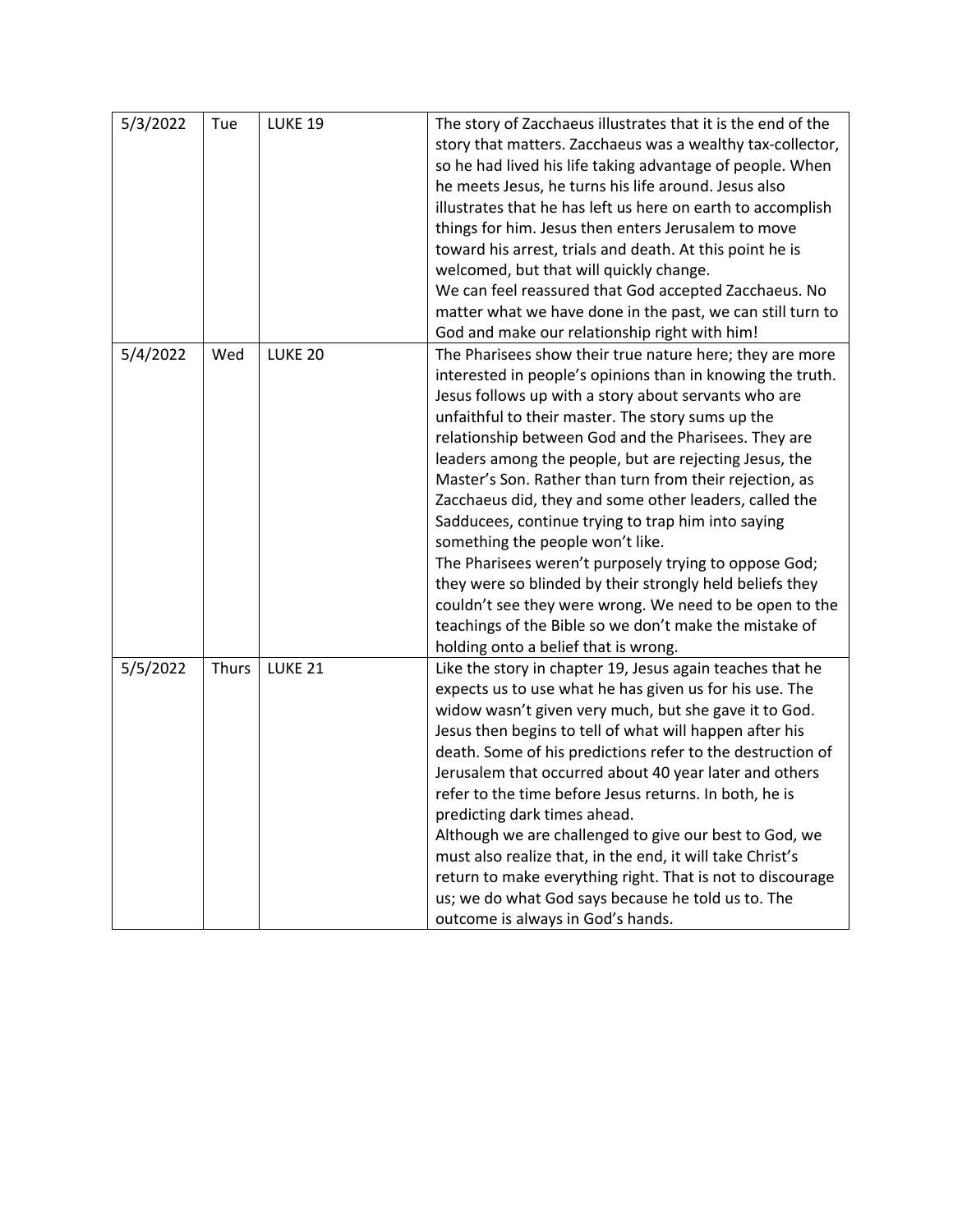| 5/6/2022  | Fri | LUKE <sub>22</sub> | The Feast of Passover is the time God chooses for his<br>Son's death. The Passover was a holiday Jews celebrated<br>to remember a time when the people of Israel killed<br>lambs and put the blood on the doorways so they would<br>not be put to death. Jesus is about to be killed so we can<br>have eternal life. His celebration of the Passover is our<br>model for how we celebrate communion in Christian<br>churches today. The failings of two of Jesus' disciples are<br>described here as well. Judas betrayed Jesus, and Peter<br>denied knowing him.<br>Probably everyone makes mistakes like Judas and Peter<br>did at times. Judas' rejection of Jesus continued until he<br>committed suicide, but Peter returned to Jesus. We<br>would all love to avoid making mistakes in our<br>relationship with Jesus, but thankfully, Jesus' death |
|-----------|-----|--------------------|-----------------------------------------------------------------------------------------------------------------------------------------------------------------------------------------------------------------------------------------------------------------------------------------------------------------------------------------------------------------------------------------------------------------------------------------------------------------------------------------------------------------------------------------------------------------------------------------------------------------------------------------------------------------------------------------------------------------------------------------------------------------------------------------------------------------------------------------------------------|
| 5/7/2022  | Sat |                    | covers all of our mistakes if we accept him.<br>Today is a day for catch-up or reflection                                                                                                                                                                                                                                                                                                                                                                                                                                                                                                                                                                                                                                                                                                                                                                 |
| 5/8/2022  | Sun |                    | Today is a day for catch-up or reflection                                                                                                                                                                                                                                                                                                                                                                                                                                                                                                                                                                                                                                                                                                                                                                                                                 |
| 5/9/2022  | Mon | LUKE <sub>23</sub> | Jesus could not be put to death by the Jewish courts<br>because the Romans had placed that restriction on the<br>Jews. So, Jesus had to be tried by the Roman governor,<br>Pilate. Pilate knew Jesus was innocent but had him<br>crucified anyway. Like the Pharisees, he was more<br>interested in the opinion of the people than doing the<br>right thing.<br>Jesus was subject to a series of unfair trials where he was<br>accused of things that were not true. For most, this would<br>be a difficult thing to endure, but Jesus suffered in<br>silence. He was prepared to die on our behalf. He was<br>willing to be humiliated for us. What are you willing to<br>sacrifice for him?                                                                                                                                                             |
| 5/10/2022 | Tue | LUKE <sub>24</sub> | Jesus rises from the dead and ascends into heaven. Some<br>find it hard to believe this could have happened, but look<br>at the reaction of his disciples. They had to have been<br>convinced of the truth of it or they would not have<br>continued to be followers of Jesus. All of them suffered<br>for their faith, but all continued to believe in Jesus.<br>We follow a living Savior. Just as he had victory over his<br>own death, he will have victory over our sins and deaths.<br>One day we will see it for ourselves, but today we accept<br>it by faith.                                                                                                                                                                                                                                                                                    |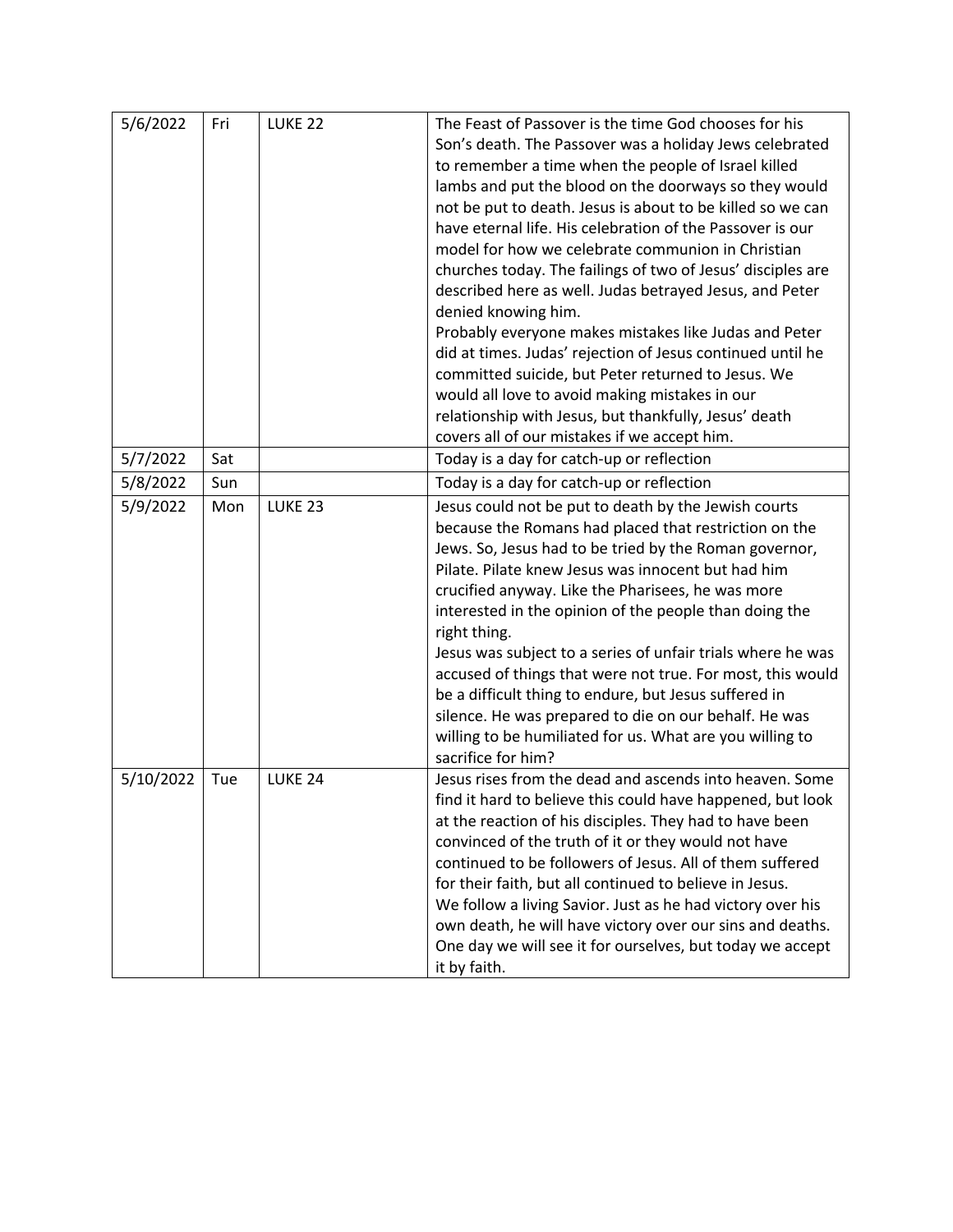| 5/11/2022 | Wed | ACTS <sub>1</sub> | Acts is a continuation of the book of Luke. The book of    |
|-----------|-----|-------------------|------------------------------------------------------------|
|           |     |                   | Luke covered the time period from the birth of Jesus to    |
|           |     |                   | his death, resurrection and return to heaven. Acts         |
|           |     |                   | continues the story of what happens following Jesus'       |
|           |     |                   | return to heaven. Luke tells his readers that Jesus        |
|           |     |                   | promised he would return, but in the meantime, the         |
|           |     |                   | message of Jesus was to be spread throughout the world.    |
|           |     |                   | Many see verse 8 as an outline for the remainder of the    |
|           |     |                   | book. Jesus' followers spend some time in prayer and       |
|           |     |                   | studying the Old Testament, ultimately determining that    |
|           |     |                   | they need to replace Judas with a new Apostle.             |
|           |     |                   | When Jesus returned to heaven, his followers stood         |
|           |     |                   | around looking up. They needed to be reminded to get to    |
|           |     |                   | work doing what Jesus had told them to do, which was       |
|           |     |                   | spreading his message throughout the world. When           |
|           |     |                   | people are going through tough times, they often long for  |
|           |     |                   | Jesus to return. Sometimes, they even make the mistake     |
|           |     |                   | of predicting when Jesus will return. However, when        |
|           |     |                   | Jesus returns, our opportunity to reach others for Jesus   |
|           |     |                   | ends. In tough times, we long for him to return, but when  |
|           |     |                   | we think of the friend or loved-one who still needs Jesus, |
|           |     |                   | we wish he would hold off a bit longer. Since we don't     |
|           |     |                   | know when he will return, let's reach as many as we can    |
|           |     |                   | while we can.                                              |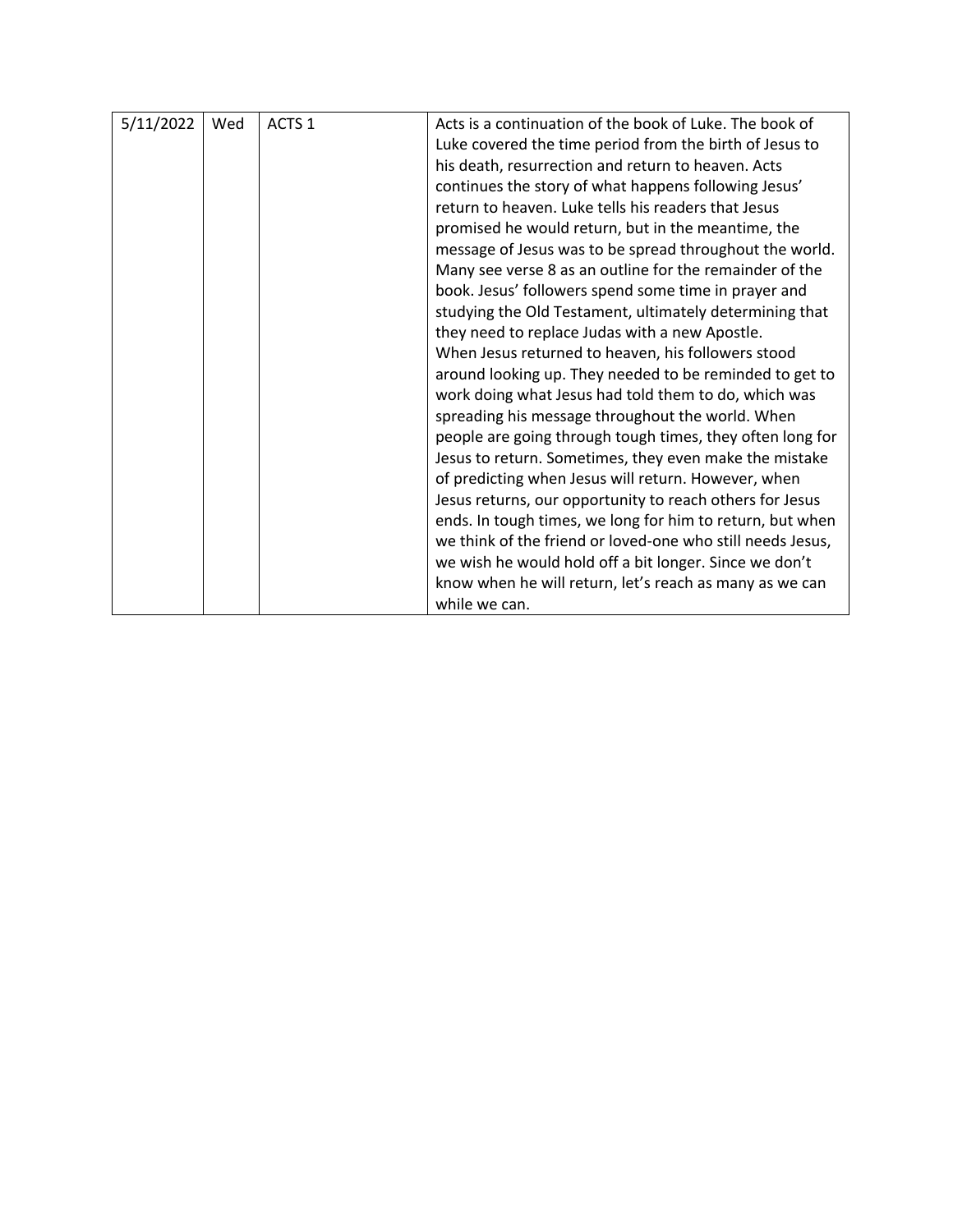| 5/12/2022 | Thurs | ACTS <sub>2</sub> | According to Leviticus 23:17, Jews were required to come                                                        |
|-----------|-------|-------------------|-----------------------------------------------------------------------------------------------------------------|
|           |       |                   | to the temple on Pentecost from wherever they lived. So                                                         |
|           |       |                   | devout Jews living in many nations were present for the                                                         |
|           |       |                   | events Luke records here. Since they were from different                                                        |
|           |       |                   | nations, they spoke different languages. In chapter 1,                                                          |
|           |       |                   | Luke let his readers know of the importance of the                                                              |
|           |       |                   | coming of the Holy Spirit in enabling Jesus' followers to                                                       |
|           |       |                   | reach others with the message of Jesus. This can be seen                                                        |
|           |       |                   | very clearly here. One of the ways is that Peter, who has                                                       |
|           |       |                   | previously been afraid to risk his reputation by defending                                                      |
|           |       |                   | Jesus, is now preaching openly about him. Another is that                                                       |
|           |       |                   | the people listening to Jesus' followers were all able to                                                       |
|           |       |                   | hear the message in their own language. These followers                                                         |
|           |       |                   | were all from Israel and didn't speak those languages, yet                                                      |
|           |       |                   | they were able to speak in languages they had never                                                             |
|           |       |                   | learned. As a result of Peter's and the other Apostles'                                                         |
|           |       |                   | preaching, 3000 trusted Jesus that day. This was the birth                                                      |
|           |       |                   | of the church. They immediately began to meet together                                                          |
|           |       |                   | both in large gatherings in the temple courts and in                                                            |
|           |       |                   | people's homes.                                                                                                 |
|           |       |                   | Even today, when people trust Jesus, they receive the                                                           |
|           |       |                   | Holy Spirit. Not so we can feel superior or have special                                                        |
|           |       |                   | powers that impress others, but to enable us to reach                                                           |
|           |       |                   | others with the message of Jesus. It's a privilege we                                                           |
|           |       |                   | should not take for granted nor an obligation we should                                                         |
|           |       |                   | ignore.                                                                                                         |
| 5/13/2022 | Fri   | ACTS <sub>3</sub> | In a similar pattern as was seen in Jesus' ministry, Peter                                                      |
|           |       |                   | and John use miracles to confirm what they are preaching                                                        |
|           |       |                   | is from God. The man who was healed would have been                                                             |
|           |       |                   | seen by everyone entering the temple over a period of                                                           |
|           |       |                   | many years. His physical limitations would have been                                                            |
|           |       |                   | known to all. The man does not go through a slow process<br>of healing and building up muscles, but immediately |
|           |       |                   | begins to leap. This makes Peter's audience much more                                                           |
|           |       |                   | open to hearing what he has to say. Peter is careful to                                                         |
|           |       |                   | make sure everyone knows what he is doing is in the                                                             |
|           |       |                   | name of Jesus.                                                                                                  |
|           |       |                   | God still does miracles today. Sometimes it is healing                                                          |
|           |       |                   | some type of physical problem. At other times it is turning                                                     |
|           |       |                   | someone's life around. When he does this, it is important                                                       |
|           |       |                   | that we recognize and tell others it was done in the name                                                       |
|           |       |                   | of Jesus. Obviously the healing benefits the person who is                                                      |
|           |       |                   | healed, but the greater healing is spiritual; their sins are                                                    |
|           |       |                   |                                                                                                                 |
|           |       |                   |                                                                                                                 |
| 5/14/2022 | Sat   |                   | forgiven and they spend all of eternity with God!<br>Today is a day for catch-up or reflection                  |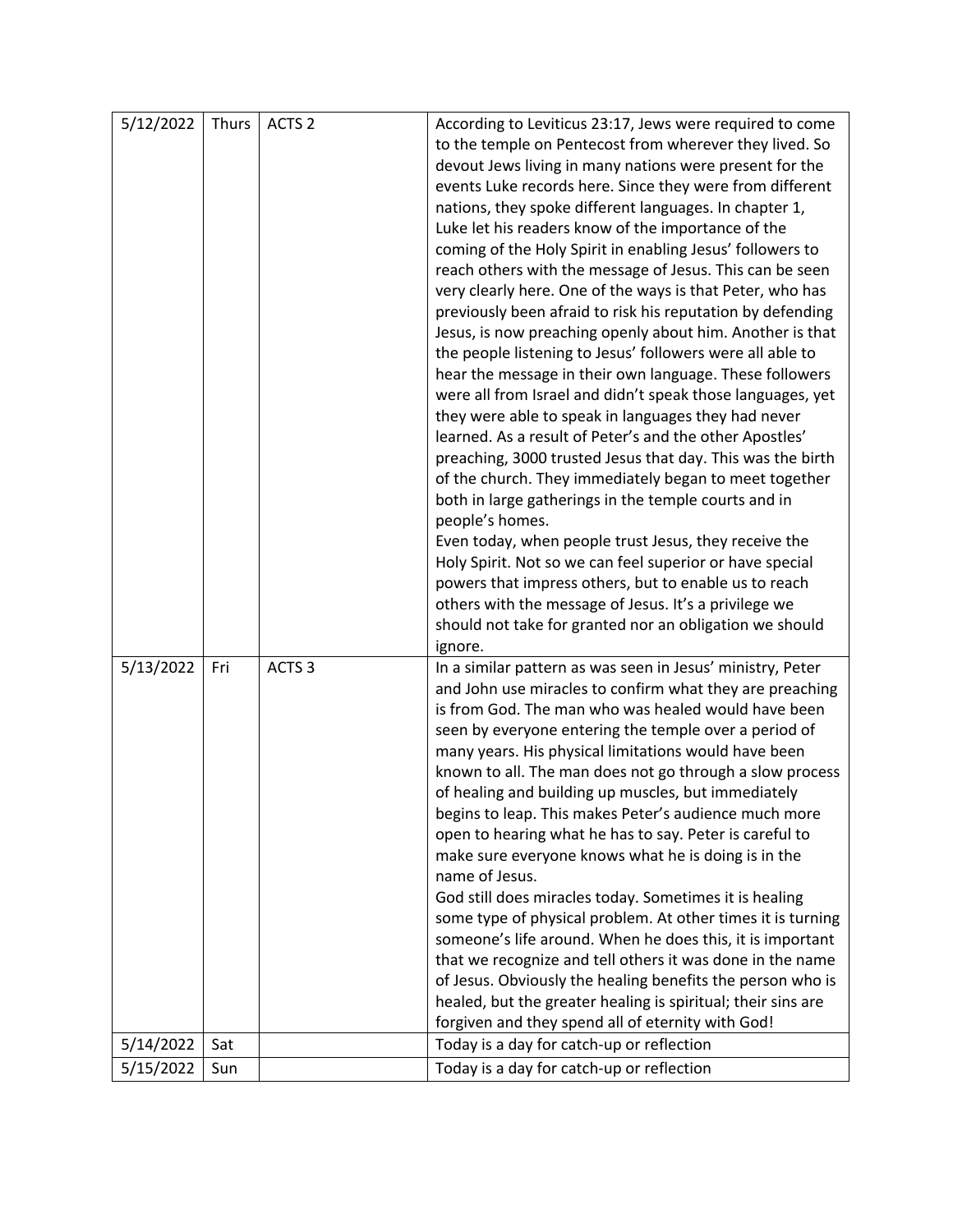| 5/16/2022 | Mon | ACTS <sub>4</sub> | The attention Peter and John are getting from the people<br>also attracts the attention of the religious leaders.<br>Persecution of the new church now begins. The leaders<br>are surprised Peter and John are not intimidated by their<br>authority and superior educations, but Peter and John are<br>relying on God's power and don't need to be fearful. The<br>persecution also causes the church to draw even closer<br>together. They begin helping each other in self-sacrificing<br>ways.<br>Our faith in God should lead to a lack of fear. We can<br>boldly stand up to those who may seem to have superior<br>power or intellect. We can also take the risk of being<br>generous because we know God will care for us in the<br>future.                                                                                                                                                                                                                 |
|-----------|-----|-------------------|---------------------------------------------------------------------------------------------------------------------------------------------------------------------------------------------------------------------------------------------------------------------------------------------------------------------------------------------------------------------------------------------------------------------------------------------------------------------------------------------------------------------------------------------------------------------------------------------------------------------------------------------------------------------------------------------------------------------------------------------------------------------------------------------------------------------------------------------------------------------------------------------------------------------------------------------------------------------|
| 5/17/2022 | Tue | ACTS <sub>5</sub> | In the midst of all the generosity described in chapter 4,<br>Ananias and Sapphira decide they want to appear<br>generous without actually being generous. The church is<br>in its infancy, so problems like this threaten to destroy the<br>church even before it gets off to a healthy start. God deals<br>very harshly with Ananias and Sapphira for their lying.<br>Even this causes the church to continue to grow.<br>Deception from within the church and persecution from<br>outside the church are not able to prevent the church<br>from moving forward.<br>Trying to look like we are godlier than we actually are is a<br>common problem. It's easier to do the right things when<br>someone is watching and less honorable things when no<br>one is looking. God isn't impressed by that kind of<br>godliness, and it threatens the unity of Jesus' church. It<br>would be better to be honest about our failing than to<br>pretend we don't have any. |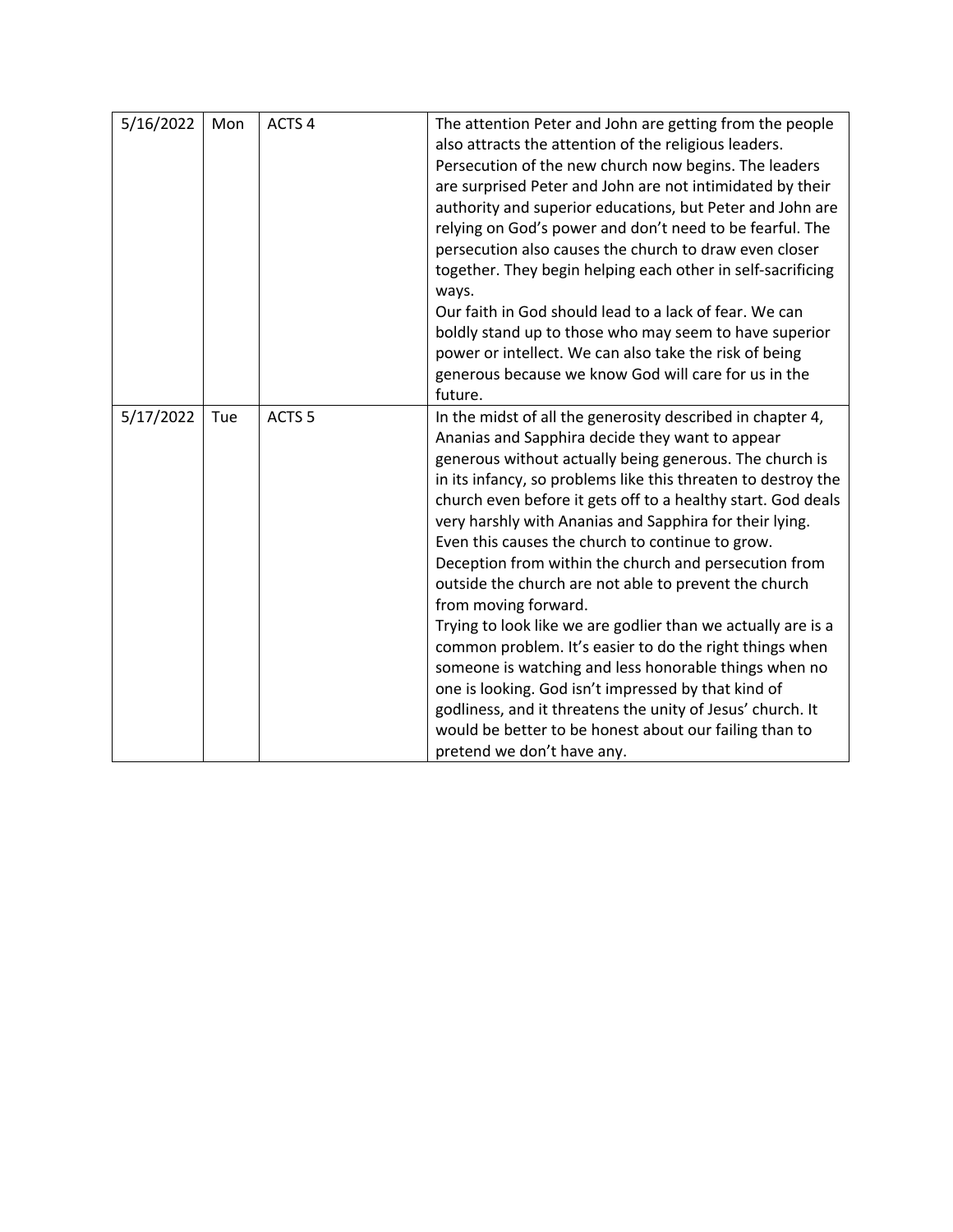| 5/18/2022 | Wed   | ACTS <sub>6</sub> | In this chapter, the church begins to organize around<br>specific tasks that need to be done. With growth, the<br>amount of work needing to be done grows too. In those<br>days it was difficult for older widows with no children to<br>support themselves. In the Jewish culture, it was common<br>for these widows to be supported by the community. The<br>widows from Jerusalem were already being cared for, but<br>the Helenistic, or Greek-speaking, widows were not. The<br>Apostles didn't want to be distracted from their main<br>duties to address the problem of these widows, so they<br>delegated the responsibility to those who could be<br>trusted to take care of the issue well. One of these<br>trusted people is Stephen. He not only helps widows, but<br>is spreading the message of Jesus as well. Since the<br>Apostles were too popular for the religious leaders to<br>arrest, they went after Stephen instead.<br>Churches still organize in this way today. The Senior<br>Pastor can't do it all, so some of the work that needs to<br>be done is given to other staff or volunteers. The task isn't<br>delegated to someone else because the Senior Pastor is<br>too important to do the job. Instead it is done so the job<br>he is uniquely suited for continues to get done while<br>someone else does what is best for that person. We<br>should all be involved in the ministry of the church and do<br>our jobs in ways that honor God. |
|-----------|-------|-------------------|-------------------------------------------------------------------------------------------------------------------------------------------------------------------------------------------------------------------------------------------------------------------------------------------------------------------------------------------------------------------------------------------------------------------------------------------------------------------------------------------------------------------------------------------------------------------------------------------------------------------------------------------------------------------------------------------------------------------------------------------------------------------------------------------------------------------------------------------------------------------------------------------------------------------------------------------------------------------------------------------------------------------------------------------------------------------------------------------------------------------------------------------------------------------------------------------------------------------------------------------------------------------------------------------------------------------------------------------------------------------------------------------------------------------------------------------------------------------------------|
| 5/19/2022 | Thurs | ACTS <sub>7</sub> | Stephen gives a summary of the history of Israel at his<br>trial. It demonstrates that he is a good Jew who listened<br>to all his lessons at synagogue. However, he uses that<br>history to remind his fellow Jews they have a history of<br>disobeying God and not listening when God sends<br>prophets to try to correct them. He lets them know they<br>are doing that now by rejecting Jesus and his followers.<br>Stephen is executed by a hysterical mob for his boldness<br>in telling the people what they needed to hear. Luke also<br>introduces Saul, who will play a major role in the rest of<br>the story.<br>Doing what God wants and speaking on his behalf does<br>not always lead to a happy life. We would like for<br>everything to turn out well when we obey God, but God<br>may have different plans. The story does have a happy<br>ending with Jesus standing to welcome Stephen to<br>heaven. We have a similar ending waiting for us.                                                                                                                                                                                                                                                                                                                                                                                                                                                                                                             |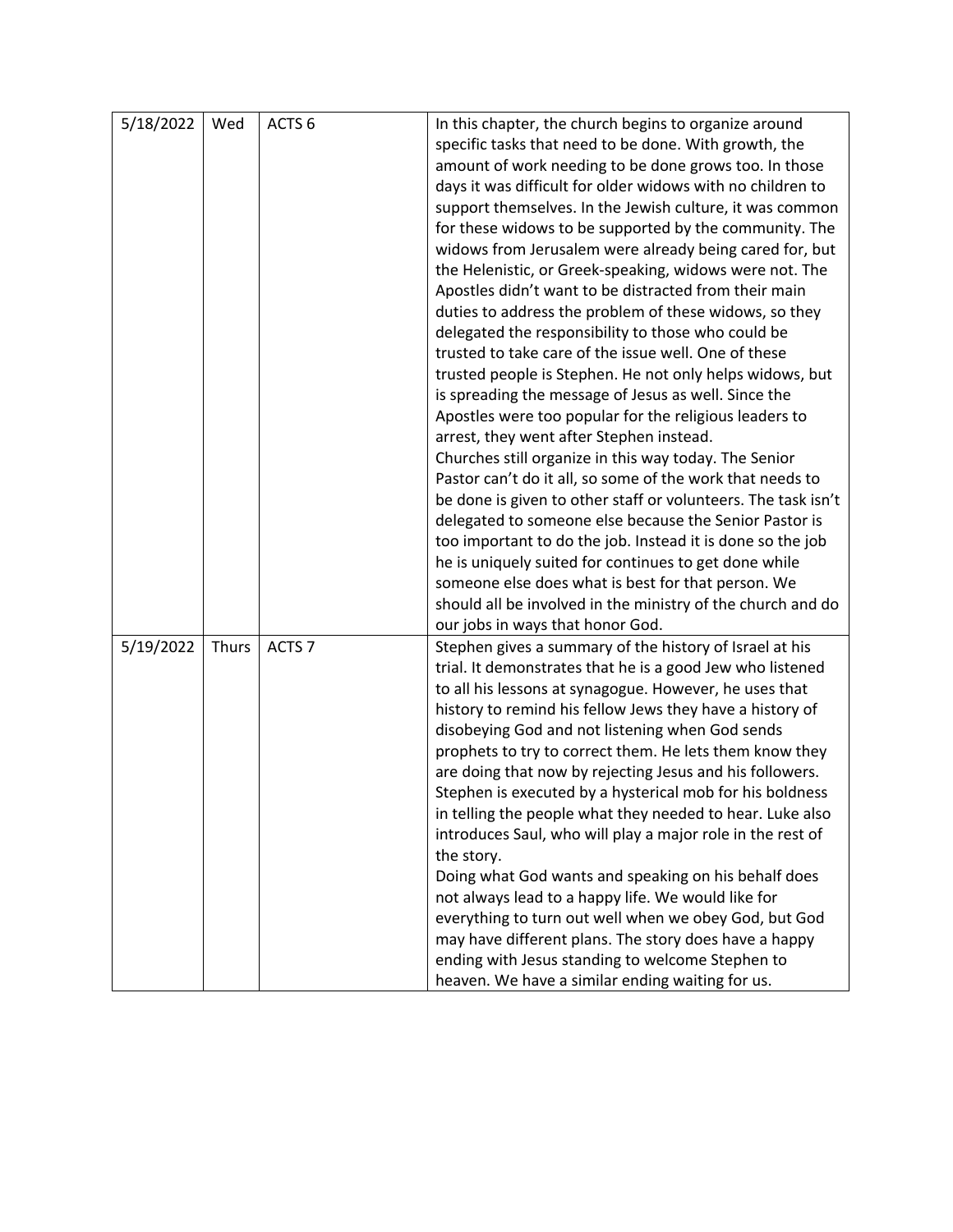| 5/20/2022 | Fri | ACTS <sub>8</sub> | The persecution of the church becomes more widespread       |
|-----------|-----|-------------------|-------------------------------------------------------------|
|           |     |                   | and organized with Saul as a leading persecutor. One of     |
|           |     |                   | Stephen's colleagues in chapter 6 is Philip. He preaches in |
|           |     |                   | Samaria and to an Ethiopian. This means the message of      |
|           |     |                   | Jesus has crossed racial barriers. Samaritans were          |
|           |     |                   |                                                             |
|           |     |                   | Israelites who had married non-Israelites and also did not  |
|           |     |                   | practice the same form of the Jewish religion as those in   |
|           |     |                   | Jerusalem. The Ethiopian was a convert to Judaism, but      |
|           |     |                   | was probably black. Like Ananias and Sapphira, Simon        |
|           |     |                   | wants to personally gain from his relationship with Christ  |
|           |     |                   | and is dealt with harshly for his mistake.                  |
|           |     |                   | Early on in the story of the church, it is established that |
|           |     |                   | the church was not to be limited to those of one race. The  |
|           |     |                   | church has spread to many places and people groups          |
|           |     |                   | since that day, but the job is still not done. Jesus is for |
|           |     |                   | everyone. We may still struggle with accepting those who    |
|           |     |                   | are different from us, but that is our problem, not God's.  |
| 5/21/2022 | Sat |                   | Today is a day for catch-up or reflection                   |
| 5/22/2022 | Sun |                   | Today is a day for catch-up or reflection                   |
| 5/23/2022 | Mon | ACTS <sub>9</sub> | Saul had at least heard of the miracles that surrounded     |
|           |     |                   | the church as well as the preaching of Jesus' followers,    |
|           |     |                   | but still did not believe. God needed to make a bold move   |
|           |     |                   | to capture his attention. Even before Saul trusts Jesus,    |
|           |     |                   | God says Saul will take his message even further, to those  |
|           |     |                   | who are not Jews. The one persecuting others becomes        |
|           |     |                   | the one persecuted.                                         |
|           |     |                   | We may have those in our lives whom we can't imagine        |
|           |     |                   | coming to Jesus. God may have a plan that is unavoidable    |
|           |     |                   | for that person. Don't ever give up on anyone!              |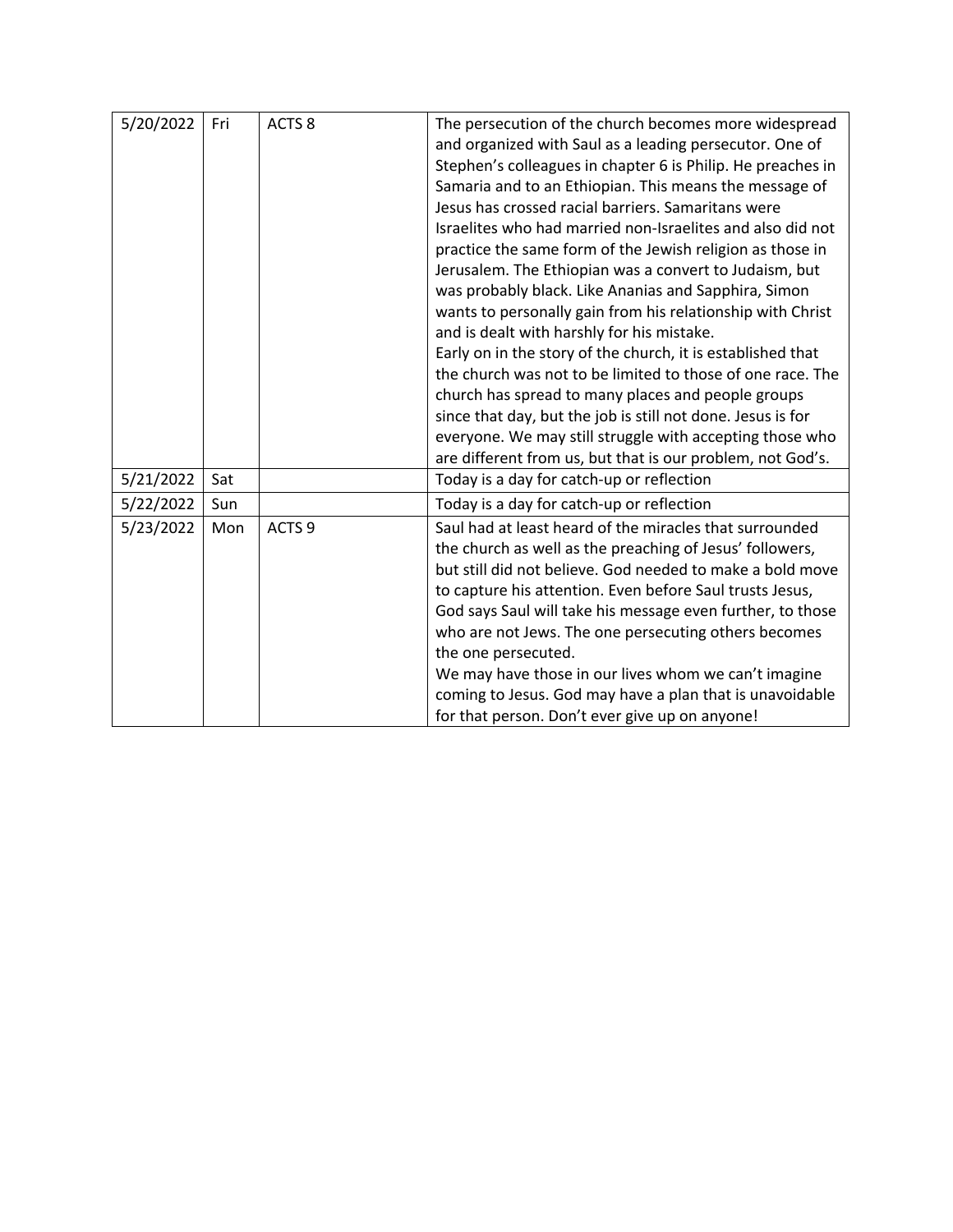| 5/24/2022 | Tue   | ACTS 10            | This is the story of the first non-Jew, called a Gentile,       |
|-----------|-------|--------------------|-----------------------------------------------------------------|
|           |       |                    | coming to Christ. The Jewish Christians did not think this      |
|           |       |                    | was possible. They had spent their entire lives avoiding        |
|           |       |                    | Gentiles and seeing them as enemies of God. Similar to          |
|           |       |                    | what God had to do to convince Saul to trust Christ, God        |
|           |       |                    | had to do something bold to convince Peter that Gentiles        |
|           |       |                    | could be Christians. Just like Jews avoided Gentiles, they      |
|           |       |                    | also avoided certain foods. God lets Peter know he can          |
|           |       |                    | declare anything to be clean. Though Peter needed some          |
|           |       |                    | convincing, he obeyed God and led a Gentile to Jesus.           |
|           |       |                    | This may seem like a strange transition to us today since       |
|           |       |                    | most Christians are Gentiles. That's how it is with change;     |
|           |       |                    | once the change is made, it's sometimes hard to                 |
|           |       |                    | remember why it was controversial. We live in a world           |
|           |       |                    | that is changing and sometime we need to change to              |
|           |       |                    | address the needs of a culture that has shifted. Changes        |
|           |       |                    | like that can be controversial, but necessary. The central      |
|           |       |                    | message of Jesus doesn't change, but how we make him            |
|           |       |                    | known does.                                                     |
| 5/25/2022 | Wed   | ACTS 11            | The story from chapter 10 is repeated to those who are          |
|           |       |                    | struggling to accept that Gentiles could follow Christ          |
|           |       |                    | without converting to Judaism first. The message of Jesus       |
|           |       |                    | also spreads to areas outside of Israel. This is because the    |
|           |       |                    | persecution of Christians in Jerusalem is causing               |
|           |       |                    | Christians to move to new places.                               |
|           |       |                    | It's interesting that persecution causes the church to          |
|           |       |                    | expand. The Christians were comfortable being near each         |
|           |       |                    | other and not branching out into new areas. Lack of             |
|           |       |                    | comfort can be a way God gets us to do something new. It        |
|           |       |                    | would be better if we did what he wanted without him            |
|           |       |                    | making us uncomfortable, but God will do what it takes to       |
|           |       |                    | cause his plan to be carried out.                               |
| 5/26/2022 | Thurs | ACTS <sub>12</sub> | Until now, it has been the religious leaders who have           |
|           |       |                    | been persecuting the church. Now Herod, a political             |
|           |       |                    | leader, joins the persecution. He executes James, making        |
|           |       |                    | him the first of Jesus' original followers to give his life for |
|           |       |                    | his faith. Peter is then arrested and will probably be          |
|           |       |                    | executed as well, but is miraculously delivered. The story      |
|           |       |                    | is a humorous one with people praying he will be                |
|           |       |                    | released, but not believing it when he is. It comes full        |
|           |       |                    | circle when Herod is the one who dies. He believes he is a      |
|           |       |                    | god, but the real God has the final say on that.                |
|           |       |                    | Days may seem dark when the powerful oppose God and             |
|           |       |                    | his people, but be assured that God is stronger than any        |
|           |       |                    | earthly power. There may be difficult days while we wait        |
|           |       |                    | for God to act, but we can pray for deliverance and             |
|           |       |                    | should not be surprised when he answers.                        |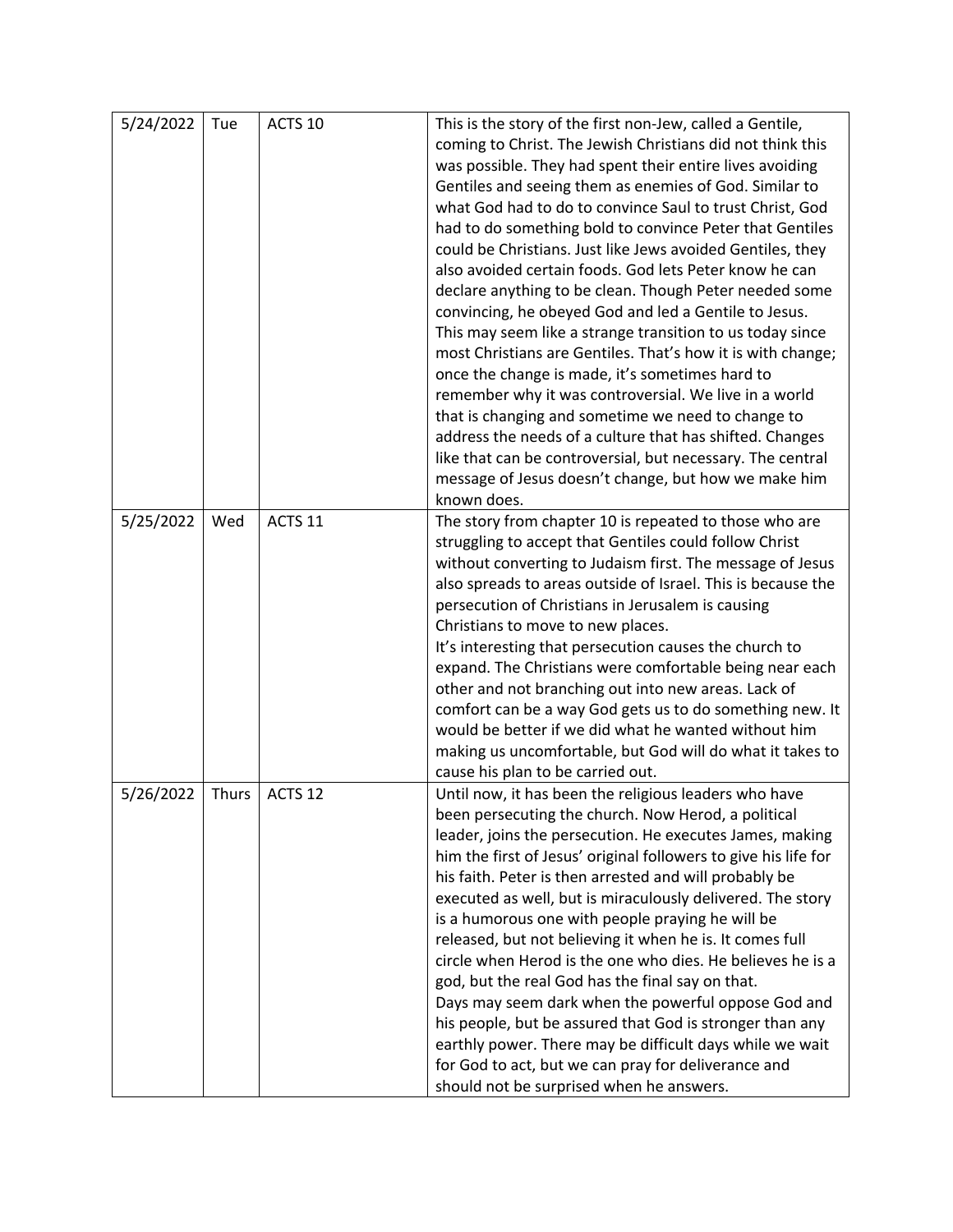| 5/27/2022 | Fri | ACTS <sub>13</sub> | Today marks a transition in Acts. Instead of the message      |
|-----------|-----|--------------------|---------------------------------------------------------------|
|           |     |                    | of Jesus spreading because of persecution, the message        |
|           |     |                    | spreads because of a purposeful strategy. Saul is now         |
|           |     |                    | being sent as a missionary along with Barnabas. Saul also     |
|           |     |                    | begins to be known as Paul. This chapter starts a pattern     |
|           |     |                    | which will be seen in the rest of the book of Acts. Paul's    |
|           |     |                    | preaching always begins with Jews in the synagogue, but       |
|           |     |                    | when there is resistance, he takes the message of Jesus to    |
|           |     |                    | Gentiles as well. This journey begins on the Island of        |
|           |     |                    | Cyprus and then moves to Antioch, in what we call Turkey      |
|           |     |                    | today.                                                        |
|           |     |                    | Paul probably found it easier to talk to Jews than Gentiles.  |
|           |     |                    | They were raised with similar traditions and believed the     |
|           |     |                    | same Old Testament teachings. We see Paul relying             |
|           |     |                    | heavily on the Old Testament when he preached to Jews.        |
|           |     |                    | But he doesn't stop with his fellow Jews; he moves to         |
|           |     |                    | those he formerly hated. Jesus isn't just for those we        |
|           |     |                    | naturally like; he wants us to love everyone and take his     |
|           |     |                    | message to all of them.                                       |
| 5/28/2022 | Sat |                    | Today is a day for catch-up or reflection                     |
| 5/29/2022 | Sun |                    | Today is a day for catch-up or reflection                     |
| 5/30/2022 | Mon | ACTS 14            | Paul and Barnabas go to Iconium, Lystra and Derbe, all        |
|           |     |                    | cities in present-day Turkey. They then circle back to each   |
|           |     |                    | of the cities they previously visited on their way back to    |
|           |     |                    | Antioch in Syria, which is not the same Antioch as in         |
|           |     |                    | Turkey. They follow the pattern of going to Jews first and    |
|           |     |                    | then to Gentiles. They also perform miracles to               |
|           |     |                    | demonstrate that the message they are preaching comes         |
|           |     |                    | from God. Despite these demonstrations of God's power         |
|           |     |                    | in them, there are many who reject the message. The           |
|           |     |                    | people in Lystra react in a different way; they think Paul    |
|           |     |                    | and Barnabas are gods. Unlike Herod, whom we read             |
|           |     |                    | about in chapter 12, Paul and Barnabas are horrified at       |
|           |     |                    | this reaction. They want everyone to know that the            |
|           |     |                    | power comes from God. It doesn't take long for the            |
|           |     |                    | people to turn on Paul and Barnabas.                          |
|           |     |                    | The people were excited when they saw they could              |
|           |     |                    | benefit from God's power in Paul and Barnabas, but            |
|           |     |                    | didn't really turn to Jesus. Since their excitement was not   |
|           |     |                    | true faith, it didn't continue. As Christians, we should be   |
|           |     |                    | in our communities doing the things Jesus would have          |
|           |     |                    | done. Some may get excited about us doing things for          |
|           |     |                    | them, but unless they turn to Jesus in faith, the effect will |
|           |     |                    | only be temporary. That doesn't mean to stop doing good       |
|           |     |                    | things, but it does mean that we should always be             |
|           |     |                    | pointing people back to Jesus.                                |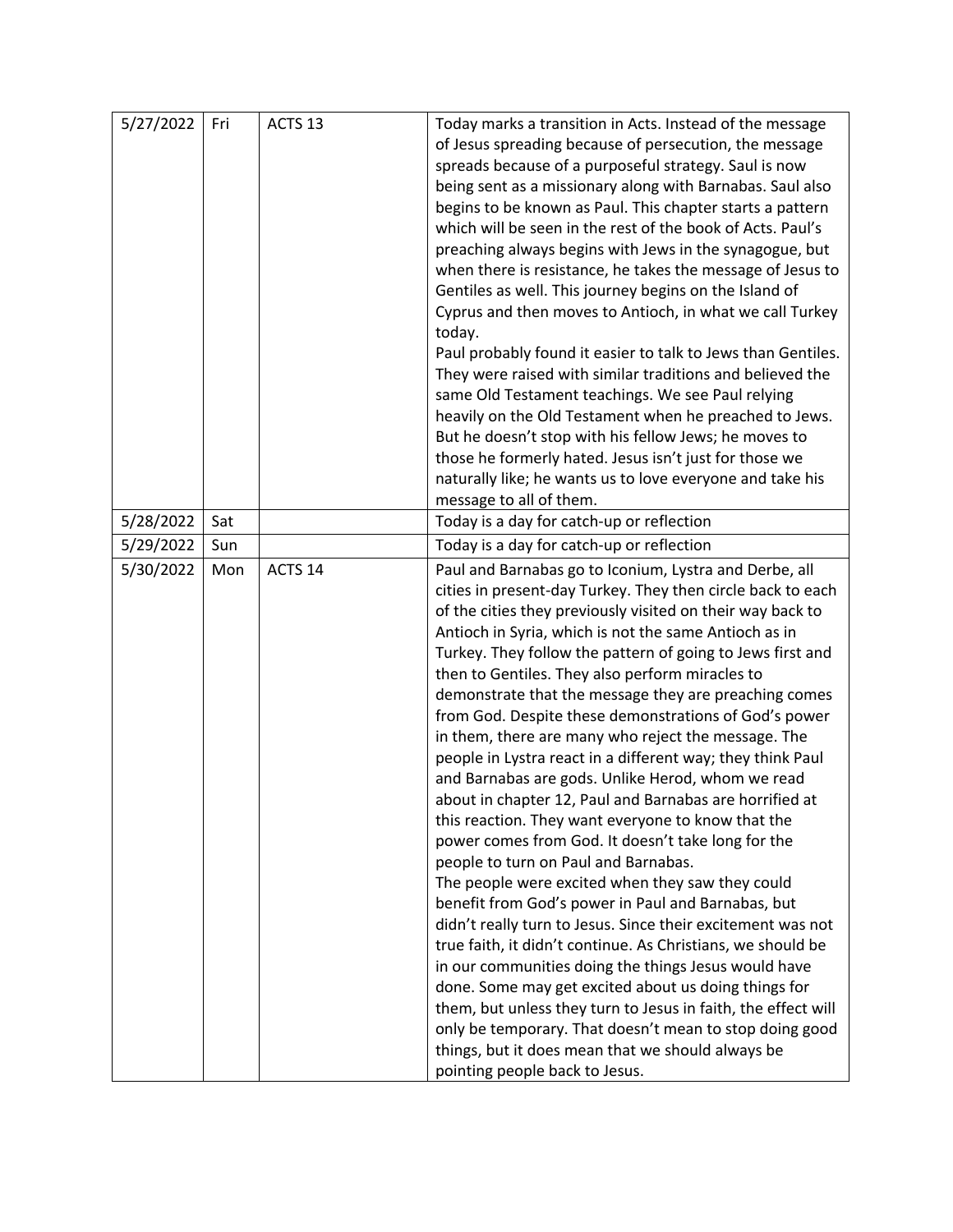| 5/31/2022 | Tue | ACTS <sub>15</sub> | Change is often hard. The church began in Jerusalem<br>where most people were devout Jews. All of Jesus'<br>original followers were Jews as well. In the Old<br>Testament, the nation of Israel was referred to as God's<br>chosen people. If a person wanted to have a relationship<br>with God, they needed to worship the God of Israel. In<br>effect, they had to convert to the Jewish religion. So now<br>there are Jewish Christians who have been raised in that<br>tradition who can't understand how a person can have a<br>relationship with God without first embracing the Jewish<br>religion. With many non-Jews, or Gentiles, coming to<br>Christ, a dispute arises. Undeniable stories of Gentiles<br>coming to Jesus and showing evidence of their faith are<br>used to prove that Jesus can save anyone - Jew or Gentile.<br>Most Christians today are not of Jewish descent, so we<br>can be glad for the outcome of this dispute. However,<br>today we can be guilty of adding requirements for coming<br>to Jesus based on tradition. We fall so in love with a<br>particular style of music, dress, ceremony or lifestyle we |
|-----------|-----|--------------------|----------------------------------------------------------------------------------------------------------------------------------------------------------------------------------------------------------------------------------------------------------------------------------------------------------------------------------------------------------------------------------------------------------------------------------------------------------------------------------------------------------------------------------------------------------------------------------------------------------------------------------------------------------------------------------------------------------------------------------------------------------------------------------------------------------------------------------------------------------------------------------------------------------------------------------------------------------------------------------------------------------------------------------------------------------------------------------------------------------------------------------------------------|
|           |     |                    | begin to insist that the person must adopt our way of life<br>before trusting Jesus. Nothing could be further from the<br>truth. People's lifestyles should change after coming to<br>Christ as they grow in their relationship with God, but<br>those changes are not based on tradition and<br>preferences; they are based on how God would have                                                                                                                                                                                                                                                                                                                                                                                                                                                                                                                                                                                                                                                                                                                                                                                                 |
|           |     |                    | them live.                                                                                                                                                                                                                                                                                                                                                                                                                                                                                                                                                                                                                                                                                                                                                                                                                                                                                                                                                                                                                                                                                                                                         |
| 6/1/2022  | Wed | ACTS <sub>16</sub> | At the end of chapter 15, we are told that Paul and<br>Barnabas went their separate ways to again travel around<br>spreading the message of Jesus. Paul teams up with Silas,<br>and we will be reading about their travels through<br>chapter 18. They return to cities Paul visited before.<br>Paul's plan was to continue to preach in the region we call<br>Turkey, but God directed him to Macedonia, which is on<br>the Greek Peninsula. In Philippi, Paul again starts his<br>ministry with Jews, but because there are so few Jews in<br>Philippi, they don't even have a synagogue. This means<br>Paul's ministry is now going to almost exclusively involve<br>Gentiles. In Philippi, Paul and Silas are arrested but have a<br>great opportunity to lead their jailer to Jesus before they<br>are released.<br>The simplicity of Paul's message to the jailer is a great<br>favorite. The message is simple, but believing in Jesus, for<br>many, is not so simple. We don't need to complicate the<br>message. Our challenge should be for people to trust<br>Jesus for the forgiveness of their wrongdoing.                            |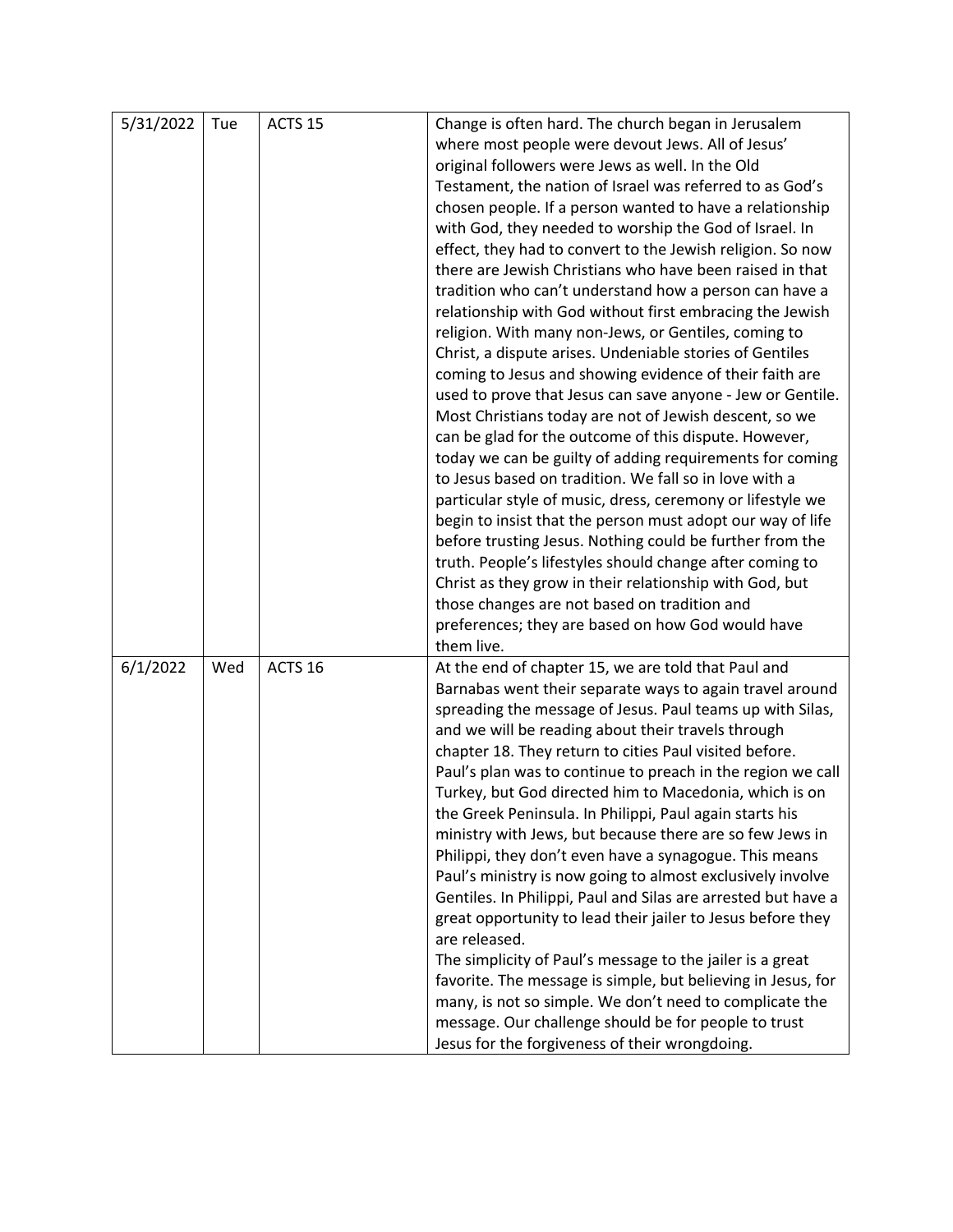| 5/2/2022 | <b>Thurs</b> | ACTS 17            | Paul and Silas go to Thessalonica, which has a larger<br>Jewish population. As usual, most of the Jews reject the<br>message of Jesus and stir up trouble. That causes Paul<br>and Silas to move on to Beria. The Jews in Beria do not<br>rely on their traditions, but instead study the Old<br>Testament for themselves to see if what Paul is telling<br>them is true. Therefore, they are more open to the<br>message of Jesus. Paul moves on to Athens, which is full<br>of idols to false gods and secular philosophers. Luke<br>points out that when preaching to people like this, Paul<br>no longer relies on quoting the Old Testament, but rather<br>quotes from poets they would hold in high regard. He also<br>uses symbols from their culture to convince them to<br>consider Jesus.<br>We see a couple of important examples in this chapter.<br>The Bereans studied the Bible for themselves to<br>determine the truth. Without a knowledge of what the<br>Bible says, we can easily be misled by those who try to<br>convince us to follows ideas the Bible does not teach. The<br>fact that you are participating in this reading plan shows<br>you want to read it for yourself. We also see that Paul<br>attempts to build bridges between the message of Jesus<br>and the people to whom he is preaching. We can't just<br>tell people what God says without finding ways to help<br>them understand and embrace it. |
|----------|--------------|--------------------|--------------------------------------------------------------------------------------------------------------------------------------------------------------------------------------------------------------------------------------------------------------------------------------------------------------------------------------------------------------------------------------------------------------------------------------------------------------------------------------------------------------------------------------------------------------------------------------------------------------------------------------------------------------------------------------------------------------------------------------------------------------------------------------------------------------------------------------------------------------------------------------------------------------------------------------------------------------------------------------------------------------------------------------------------------------------------------------------------------------------------------------------------------------------------------------------------------------------------------------------------------------------------------------------------------------------------------------------------------------------------------------------------------------------------------------------|
| 6/3/2022 | Fri          | ACTS <sub>18</sub> | Paul moves on to Corinth and is reunited with Silas and<br>Timothy. Again the Jews largely reject the message of<br>Jesus, and Paul shakes out his garments to signify he will<br>no longer actively attempt to persuade them. Normally<br>Paul moves on to new locations after a rejection of the<br>message, but God lets him know he is to say and continue<br>to preach. Paul stays for a year and a half before<br>beginning to work his way home again.<br>Paul wasn't successful with everyone he tried to reach<br>and neither are we. Some people are simply not open to<br>hearing about Jesus. However, God will always open<br>doors of opportunity to continue to reach others for him.                                                                                                                                                                                                                                                                                                                                                                                                                                                                                                                                                                                                                                                                                                                                       |
| 6/4/2022 | Sat          |                    | Today is a day for catch-up or reflection                                                                                                                                                                                                                                                                                                                                                                                                                                                                                                                                                                                                                                                                                                                                                                                                                                                                                                                                                                                                                                                                                                                                                                                                                                                                                                                                                                                                  |
| 6/5/2022 | Sun          |                    | Today is a day for catch-up or reflection                                                                                                                                                                                                                                                                                                                                                                                                                                                                                                                                                                                                                                                                                                                                                                                                                                                                                                                                                                                                                                                                                                                                                                                                                                                                                                                                                                                                  |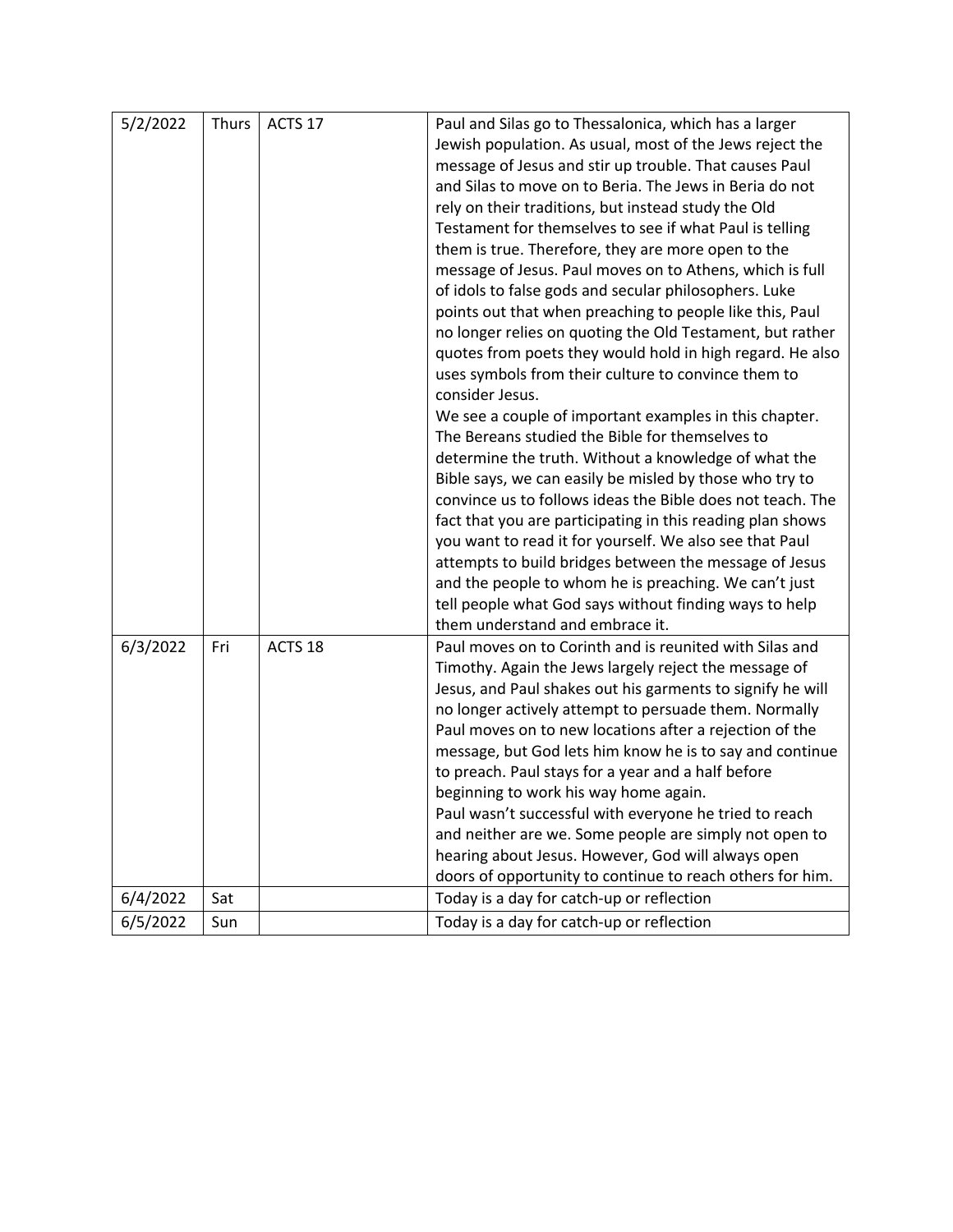| 6/6/2022 | Mon | ACTS <sub>19</sub> | Paul goes to Ephesus where he finds some followers of      |
|----------|-----|--------------------|------------------------------------------------------------|
|          |     |                    | John the Baptist who had not heard of Jesus. They are      |
|          |     |                    | eager to learn of Jesus. As usual, Paul's message meets    |
|          |     |                    |                                                            |
|          |     |                    | resistance from the Jews, so he is forced to leave the     |
|          |     |                    | synagogue. The message of Jesus is so successful in        |
|          |     |                    | Ephesus, it begins to damages the businesses that make     |
|          |     |                    | their money off of the worship of Artemis. These           |
|          |     |                    | craftsmen decide to turn people against Paul, so they can  |
|          |     |                    | stop the spread of Jesus' message.                         |
|          |     |                    | The reaction of the people who worship Artemis is          |
|          |     |                    | interesting. First, they seem to be more interested in     |
|          |     |                    | making money than they are in knowing the truth.           |
|          |     |                    | Perhaps their real god was money, not Artemis. Secondly,   |
|          |     |                    | Artemis will suffer if people do not worship her. How      |
|          |     |                    | powerful can she be if she requires worship in order to be |
|          |     |                    | strong? Our worship of God should not be like this. God    |
|          |     |                    | should not be worshiped for our personal gain. God is      |
|          |     |                    | powerful whether we worship him or not. We worship         |
|          |     |                    |                                                            |
|          |     |                    | him for who he is, not for our benefit or to strengthen    |
|          |     |                    | him.                                                       |
| 6/7/2022 | Tue | ACTS <sub>20</sub> | Visits to a number of cities are covered in a summary way, |
|          |     |                    | probably because Luke was not present for this part of     |
|          |     |                    | the trip. We are told the story of a man who fell asleep   |
|          |     |                    | during a sermon. He died as a result, but was then         |
|          |     |                    | brought back to life. As Paul heads toward Jerusalem,      |
|          |     |                    | opposition from the Jews makes it clear he will not be     |
|          |     |                    | welcomed there. His friends do not want him to go to       |
|          |     |                    | Jerusalem, but Paul feels God wants him to go there, no    |
|          |     |                    | matter what the consequence.                               |
|          |     |                    | The love people show for Paul is amazing. They travel      |
|          |     |                    | great distances on foot just to talk with him. How much    |
|          |     |                    | appreciation do you show for those who have ministered     |
|          |     |                    | to you? How open are you to listening to a sermon that     |
|          |     |                    | lasts all night? How much of an investment are you         |
|          |     |                    |                                                            |
|          |     |                    | making to expose yourself to the teaching of spiritual     |
|          |     |                    | leaders?                                                   |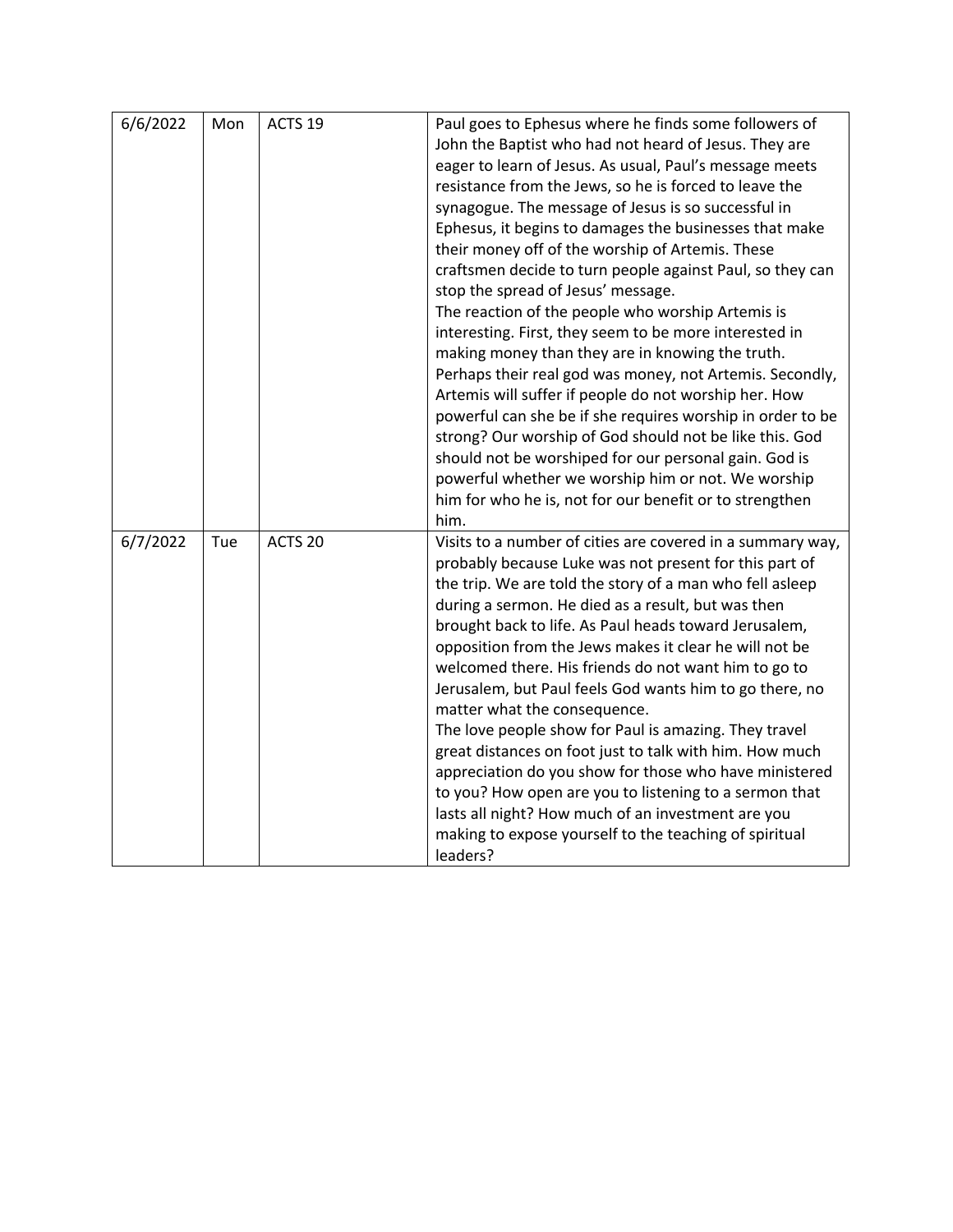| 6/8/2022 | Wed          | ACTS 21            | This chapter is somewhat controversial. It could be<br>understood to be saying that the Holy Spirit is telling Paul<br>not to go to Jerusalem and that Paul participating in a<br>Jewish ritual is not what God wanted. On the other hand,<br>it could be seen as Paul being warned what will happen,<br>but he is not being told by God not to go. What is clear is<br>that the church in Jerusalem is now openly embracing<br>Paul's ministry to Gentiles while still not wanting to close<br>the door on Jews. Paul's desire to connect himself to his<br>Jewish heritage is misunderstood and leads to his arrest.<br>Paul was trying to convince Jews he was still one of them,<br>but his actions were perceived to be against Jewish<br>traditions. Our best attempts at trying to help people can<br>often be misunderstood. We may want to help someone<br>turn away from an incorrect belief or activity, but it may<br>be perceived as close-minded or judgmental. We can't<br>control how people respond to what we do, but we can<br>check our motives to make sure they are based on love<br>and a genuine desire to encourage.                                                                 |
|----------|--------------|--------------------|---------------------------------------------------------------------------------------------------------------------------------------------------------------------------------------------------------------------------------------------------------------------------------------------------------------------------------------------------------------------------------------------------------------------------------------------------------------------------------------------------------------------------------------------------------------------------------------------------------------------------------------------------------------------------------------------------------------------------------------------------------------------------------------------------------------------------------------------------------------------------------------------------------------------------------------------------------------------------------------------------------------------------------------------------------------------------------------------------------------------------------------------------------------------------------------------------------------|
| 6/9/2022 | <b>Thurs</b> | ACTS <sub>22</sub> | After Paul's arrest, he is given the chance to defend<br>himself in front of the Jewish crowd. He tells his story of<br>how he came to Christ, with an emphasis on the details<br>that would be more convincing to his audience. They are<br>interested in hearing the story until he acknowledges his<br>ministry to Gentiles. Since the Romans are clueless as to<br>what all the controversy is about, they assume they can<br>whip Paul and get him to give them some information.<br>Whipping Paul might also have gotten the crowd to settle<br>down. The justice system at the time only required due<br>process for Roman citizens, and there would not have<br>been very many of those in an outlying province, like<br>Israel. When Paul informed them that he was a citizen,<br>this sets in motion a legal process that will take us<br>through the rest of Acts.<br>Our stories of how we came to Christ can be powerful<br>things. Our problems and doubts are common to<br>everyone and the longing we have to be loved and<br>forgiven are as well. Each of our circumstances are<br>different, but Jesus is always the solution. Today, look for<br>someone to whom you can tell your story. |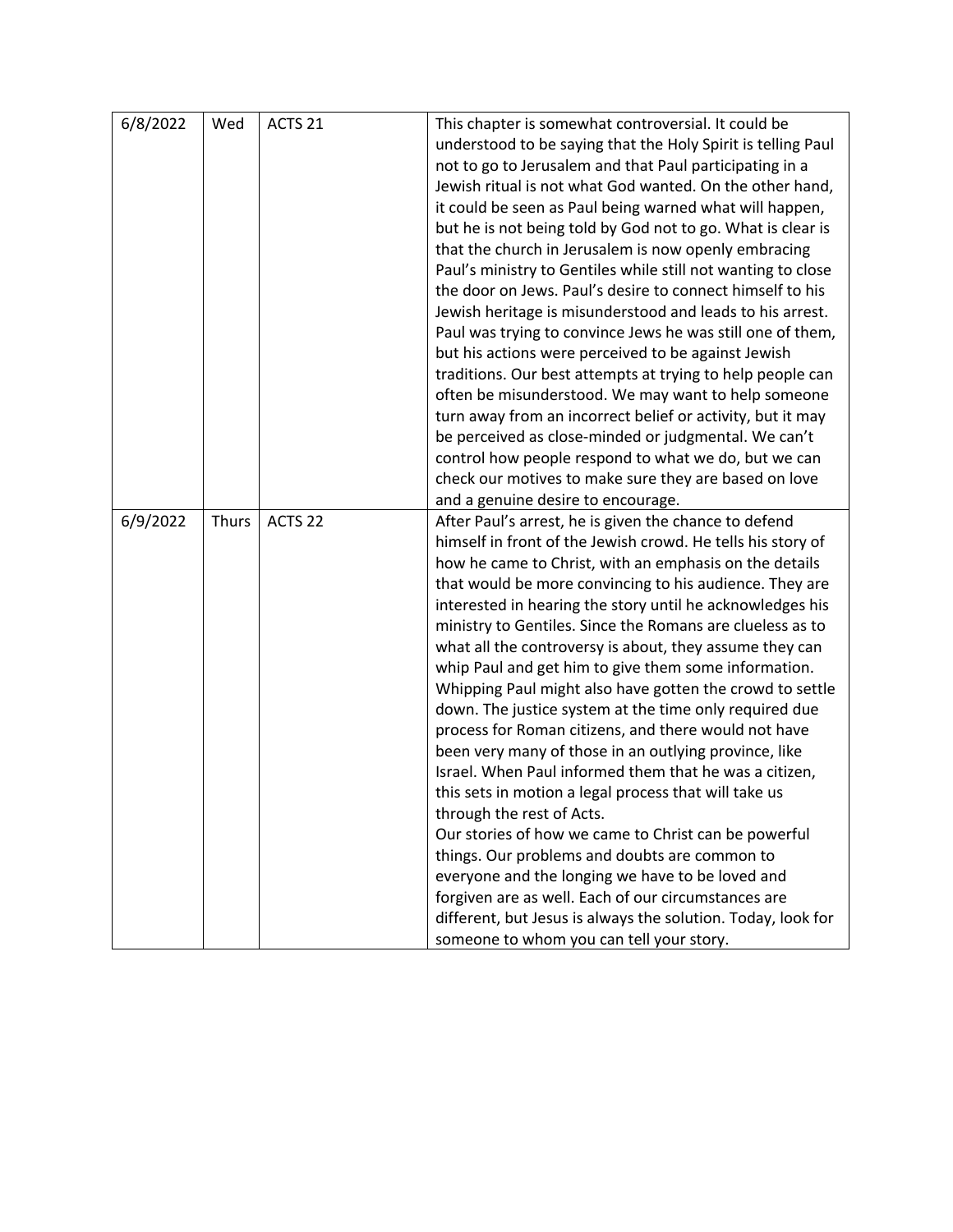| customs, Paul's first trial is before religious leaders. The<br>Roman commander is probably hoping this trial will help<br>him understand the accusations against Paul. Paul<br>understands there is no way for him to get a fair trial in<br>this court, so he uses his in-depth knowledge of Judaism<br>to divide the court. Since Paul had at one time been a<br>Pharisee and the court is made up of Pharisees and<br>another group, called Sadducees, he sides with the<br>Pharisees and gets them to argue with the Sadducees. It is<br>clear to the commander that he is not going to get<br>answers here. The threat on Paul's life isn't one he needs<br>to worry about, because God has told him he is going to<br>Rome. Now things are put in place for Paul's Roman trial.<br>It is interesting to see the interaction of the things Paul<br>had control over and those he did not. He could control<br>how he responded to the religious leaders and, thus,<br>prevented them from unfairly accusing him. He couldn't<br>control how the commander would respond to the threat<br>on his life, but the commander's response is key to God<br>sending Paul to Rome. Our lives are the same. Our<br>responses to the situations we are in are choices we<br>make, but those situations are generally not of our<br>choosing. Personal responsibility and dependence on God<br>go together. The outcomes of our best intended actions<br>always fit into God's bigger plan.<br>6/11/2022<br>Sat<br>Today is a day for catch-up or reflection<br>6/12/2022<br>Today is a day for catch-up or reflection<br>Sun<br>6/13/2022<br>Mon<br>ACTS 24<br>This trial is before Felix, who is corrupt and more<br>interested in keeping the peace than is doing what is<br>right. Since Felix would be most interested in preventing<br>any kind of unrest, Paul is accused of causing a riot. Paul<br>simply tells the truth. Felix knows Paul is not guilty of | 6/10/2022 | Fri | ACTS <sub>23</sub> | Since the Romans had no understanding of Jewish          |
|-----------------------------------------------------------------------------------------------------------------------------------------------------------------------------------------------------------------------------------------------------------------------------------------------------------------------------------------------------------------------------------------------------------------------------------------------------------------------------------------------------------------------------------------------------------------------------------------------------------------------------------------------------------------------------------------------------------------------------------------------------------------------------------------------------------------------------------------------------------------------------------------------------------------------------------------------------------------------------------------------------------------------------------------------------------------------------------------------------------------------------------------------------------------------------------------------------------------------------------------------------------------------------------------------------------------------------------------------------------------------------------------------------------------------------------------------------------------------------------------------------------------------------------------------------------------------------------------------------------------------------------------------------------------------------------------------------------------------------------------------------------------------------------------------------------------------------------------------------------------------------------------------------------------------------------------------------------------|-----------|-----|--------------------|----------------------------------------------------------|
|                                                                                                                                                                                                                                                                                                                                                                                                                                                                                                                                                                                                                                                                                                                                                                                                                                                                                                                                                                                                                                                                                                                                                                                                                                                                                                                                                                                                                                                                                                                                                                                                                                                                                                                                                                                                                                                                                                                                                                 |           |     |                    |                                                          |
|                                                                                                                                                                                                                                                                                                                                                                                                                                                                                                                                                                                                                                                                                                                                                                                                                                                                                                                                                                                                                                                                                                                                                                                                                                                                                                                                                                                                                                                                                                                                                                                                                                                                                                                                                                                                                                                                                                                                                                 |           |     |                    |                                                          |
|                                                                                                                                                                                                                                                                                                                                                                                                                                                                                                                                                                                                                                                                                                                                                                                                                                                                                                                                                                                                                                                                                                                                                                                                                                                                                                                                                                                                                                                                                                                                                                                                                                                                                                                                                                                                                                                                                                                                                                 |           |     |                    |                                                          |
|                                                                                                                                                                                                                                                                                                                                                                                                                                                                                                                                                                                                                                                                                                                                                                                                                                                                                                                                                                                                                                                                                                                                                                                                                                                                                                                                                                                                                                                                                                                                                                                                                                                                                                                                                                                                                                                                                                                                                                 |           |     |                    |                                                          |
|                                                                                                                                                                                                                                                                                                                                                                                                                                                                                                                                                                                                                                                                                                                                                                                                                                                                                                                                                                                                                                                                                                                                                                                                                                                                                                                                                                                                                                                                                                                                                                                                                                                                                                                                                                                                                                                                                                                                                                 |           |     |                    |                                                          |
|                                                                                                                                                                                                                                                                                                                                                                                                                                                                                                                                                                                                                                                                                                                                                                                                                                                                                                                                                                                                                                                                                                                                                                                                                                                                                                                                                                                                                                                                                                                                                                                                                                                                                                                                                                                                                                                                                                                                                                 |           |     |                    |                                                          |
|                                                                                                                                                                                                                                                                                                                                                                                                                                                                                                                                                                                                                                                                                                                                                                                                                                                                                                                                                                                                                                                                                                                                                                                                                                                                                                                                                                                                                                                                                                                                                                                                                                                                                                                                                                                                                                                                                                                                                                 |           |     |                    |                                                          |
|                                                                                                                                                                                                                                                                                                                                                                                                                                                                                                                                                                                                                                                                                                                                                                                                                                                                                                                                                                                                                                                                                                                                                                                                                                                                                                                                                                                                                                                                                                                                                                                                                                                                                                                                                                                                                                                                                                                                                                 |           |     |                    |                                                          |
|                                                                                                                                                                                                                                                                                                                                                                                                                                                                                                                                                                                                                                                                                                                                                                                                                                                                                                                                                                                                                                                                                                                                                                                                                                                                                                                                                                                                                                                                                                                                                                                                                                                                                                                                                                                                                                                                                                                                                                 |           |     |                    |                                                          |
|                                                                                                                                                                                                                                                                                                                                                                                                                                                                                                                                                                                                                                                                                                                                                                                                                                                                                                                                                                                                                                                                                                                                                                                                                                                                                                                                                                                                                                                                                                                                                                                                                                                                                                                                                                                                                                                                                                                                                                 |           |     |                    |                                                          |
|                                                                                                                                                                                                                                                                                                                                                                                                                                                                                                                                                                                                                                                                                                                                                                                                                                                                                                                                                                                                                                                                                                                                                                                                                                                                                                                                                                                                                                                                                                                                                                                                                                                                                                                                                                                                                                                                                                                                                                 |           |     |                    |                                                          |
|                                                                                                                                                                                                                                                                                                                                                                                                                                                                                                                                                                                                                                                                                                                                                                                                                                                                                                                                                                                                                                                                                                                                                                                                                                                                                                                                                                                                                                                                                                                                                                                                                                                                                                                                                                                                                                                                                                                                                                 |           |     |                    |                                                          |
|                                                                                                                                                                                                                                                                                                                                                                                                                                                                                                                                                                                                                                                                                                                                                                                                                                                                                                                                                                                                                                                                                                                                                                                                                                                                                                                                                                                                                                                                                                                                                                                                                                                                                                                                                                                                                                                                                                                                                                 |           |     |                    |                                                          |
|                                                                                                                                                                                                                                                                                                                                                                                                                                                                                                                                                                                                                                                                                                                                                                                                                                                                                                                                                                                                                                                                                                                                                                                                                                                                                                                                                                                                                                                                                                                                                                                                                                                                                                                                                                                                                                                                                                                                                                 |           |     |                    |                                                          |
|                                                                                                                                                                                                                                                                                                                                                                                                                                                                                                                                                                                                                                                                                                                                                                                                                                                                                                                                                                                                                                                                                                                                                                                                                                                                                                                                                                                                                                                                                                                                                                                                                                                                                                                                                                                                                                                                                                                                                                 |           |     |                    |                                                          |
|                                                                                                                                                                                                                                                                                                                                                                                                                                                                                                                                                                                                                                                                                                                                                                                                                                                                                                                                                                                                                                                                                                                                                                                                                                                                                                                                                                                                                                                                                                                                                                                                                                                                                                                                                                                                                                                                                                                                                                 |           |     |                    |                                                          |
|                                                                                                                                                                                                                                                                                                                                                                                                                                                                                                                                                                                                                                                                                                                                                                                                                                                                                                                                                                                                                                                                                                                                                                                                                                                                                                                                                                                                                                                                                                                                                                                                                                                                                                                                                                                                                                                                                                                                                                 |           |     |                    |                                                          |
|                                                                                                                                                                                                                                                                                                                                                                                                                                                                                                                                                                                                                                                                                                                                                                                                                                                                                                                                                                                                                                                                                                                                                                                                                                                                                                                                                                                                                                                                                                                                                                                                                                                                                                                                                                                                                                                                                                                                                                 |           |     |                    |                                                          |
|                                                                                                                                                                                                                                                                                                                                                                                                                                                                                                                                                                                                                                                                                                                                                                                                                                                                                                                                                                                                                                                                                                                                                                                                                                                                                                                                                                                                                                                                                                                                                                                                                                                                                                                                                                                                                                                                                                                                                                 |           |     |                    |                                                          |
|                                                                                                                                                                                                                                                                                                                                                                                                                                                                                                                                                                                                                                                                                                                                                                                                                                                                                                                                                                                                                                                                                                                                                                                                                                                                                                                                                                                                                                                                                                                                                                                                                                                                                                                                                                                                                                                                                                                                                                 |           |     |                    |                                                          |
|                                                                                                                                                                                                                                                                                                                                                                                                                                                                                                                                                                                                                                                                                                                                                                                                                                                                                                                                                                                                                                                                                                                                                                                                                                                                                                                                                                                                                                                                                                                                                                                                                                                                                                                                                                                                                                                                                                                                                                 |           |     |                    |                                                          |
|                                                                                                                                                                                                                                                                                                                                                                                                                                                                                                                                                                                                                                                                                                                                                                                                                                                                                                                                                                                                                                                                                                                                                                                                                                                                                                                                                                                                                                                                                                                                                                                                                                                                                                                                                                                                                                                                                                                                                                 |           |     |                    |                                                          |
|                                                                                                                                                                                                                                                                                                                                                                                                                                                                                                                                                                                                                                                                                                                                                                                                                                                                                                                                                                                                                                                                                                                                                                                                                                                                                                                                                                                                                                                                                                                                                                                                                                                                                                                                                                                                                                                                                                                                                                 |           |     |                    |                                                          |
|                                                                                                                                                                                                                                                                                                                                                                                                                                                                                                                                                                                                                                                                                                                                                                                                                                                                                                                                                                                                                                                                                                                                                                                                                                                                                                                                                                                                                                                                                                                                                                                                                                                                                                                                                                                                                                                                                                                                                                 |           |     |                    |                                                          |
|                                                                                                                                                                                                                                                                                                                                                                                                                                                                                                                                                                                                                                                                                                                                                                                                                                                                                                                                                                                                                                                                                                                                                                                                                                                                                                                                                                                                                                                                                                                                                                                                                                                                                                                                                                                                                                                                                                                                                                 |           |     |                    |                                                          |
|                                                                                                                                                                                                                                                                                                                                                                                                                                                                                                                                                                                                                                                                                                                                                                                                                                                                                                                                                                                                                                                                                                                                                                                                                                                                                                                                                                                                                                                                                                                                                                                                                                                                                                                                                                                                                                                                                                                                                                 |           |     |                    |                                                          |
|                                                                                                                                                                                                                                                                                                                                                                                                                                                                                                                                                                                                                                                                                                                                                                                                                                                                                                                                                                                                                                                                                                                                                                                                                                                                                                                                                                                                                                                                                                                                                                                                                                                                                                                                                                                                                                                                                                                                                                 |           |     |                    |                                                          |
|                                                                                                                                                                                                                                                                                                                                                                                                                                                                                                                                                                                                                                                                                                                                                                                                                                                                                                                                                                                                                                                                                                                                                                                                                                                                                                                                                                                                                                                                                                                                                                                                                                                                                                                                                                                                                                                                                                                                                                 |           |     |                    |                                                          |
|                                                                                                                                                                                                                                                                                                                                                                                                                                                                                                                                                                                                                                                                                                                                                                                                                                                                                                                                                                                                                                                                                                                                                                                                                                                                                                                                                                                                                                                                                                                                                                                                                                                                                                                                                                                                                                                                                                                                                                 |           |     |                    |                                                          |
|                                                                                                                                                                                                                                                                                                                                                                                                                                                                                                                                                                                                                                                                                                                                                                                                                                                                                                                                                                                                                                                                                                                                                                                                                                                                                                                                                                                                                                                                                                                                                                                                                                                                                                                                                                                                                                                                                                                                                                 |           |     |                    |                                                          |
|                                                                                                                                                                                                                                                                                                                                                                                                                                                                                                                                                                                                                                                                                                                                                                                                                                                                                                                                                                                                                                                                                                                                                                                                                                                                                                                                                                                                                                                                                                                                                                                                                                                                                                                                                                                                                                                                                                                                                                 |           |     |                    |                                                          |
|                                                                                                                                                                                                                                                                                                                                                                                                                                                                                                                                                                                                                                                                                                                                                                                                                                                                                                                                                                                                                                                                                                                                                                                                                                                                                                                                                                                                                                                                                                                                                                                                                                                                                                                                                                                                                                                                                                                                                                 |           |     |                    |                                                          |
|                                                                                                                                                                                                                                                                                                                                                                                                                                                                                                                                                                                                                                                                                                                                                                                                                                                                                                                                                                                                                                                                                                                                                                                                                                                                                                                                                                                                                                                                                                                                                                                                                                                                                                                                                                                                                                                                                                                                                                 |           |     |                    |                                                          |
|                                                                                                                                                                                                                                                                                                                                                                                                                                                                                                                                                                                                                                                                                                                                                                                                                                                                                                                                                                                                                                                                                                                                                                                                                                                                                                                                                                                                                                                                                                                                                                                                                                                                                                                                                                                                                                                                                                                                                                 |           |     |                    |                                                          |
|                                                                                                                                                                                                                                                                                                                                                                                                                                                                                                                                                                                                                                                                                                                                                                                                                                                                                                                                                                                                                                                                                                                                                                                                                                                                                                                                                                                                                                                                                                                                                                                                                                                                                                                                                                                                                                                                                                                                                                 |           |     |                    | breaking any law, but holds him without a conviction for |
| two years in hopes of a bribe.                                                                                                                                                                                                                                                                                                                                                                                                                                                                                                                                                                                                                                                                                                                                                                                                                                                                                                                                                                                                                                                                                                                                                                                                                                                                                                                                                                                                                                                                                                                                                                                                                                                                                                                                                                                                                                                                                                                                  |           |     |                    |                                                          |
| Even in a life-threatening situation, Paul relies solely on                                                                                                                                                                                                                                                                                                                                                                                                                                                                                                                                                                                                                                                                                                                                                                                                                                                                                                                                                                                                                                                                                                                                                                                                                                                                                                                                                                                                                                                                                                                                                                                                                                                                                                                                                                                                                                                                                                     |           |     |                    |                                                          |
| telling the truth. His accusers are taking threads of truth                                                                                                                                                                                                                                                                                                                                                                                                                                                                                                                                                                                                                                                                                                                                                                                                                                                                                                                                                                                                                                                                                                                                                                                                                                                                                                                                                                                                                                                                                                                                                                                                                                                                                                                                                                                                                                                                                                     |           |     |                    |                                                          |
| and spinning them into accusations that are clearly                                                                                                                                                                                                                                                                                                                                                                                                                                                                                                                                                                                                                                                                                                                                                                                                                                                                                                                                                                                                                                                                                                                                                                                                                                                                                                                                                                                                                                                                                                                                                                                                                                                                                                                                                                                                                                                                                                             |           |     |                    |                                                          |
| untrue. Paul even sees a legal trial as an opportunity to                                                                                                                                                                                                                                                                                                                                                                                                                                                                                                                                                                                                                                                                                                                                                                                                                                                                                                                                                                                                                                                                                                                                                                                                                                                                                                                                                                                                                                                                                                                                                                                                                                                                                                                                                                                                                                                                                                       |           |     |                    |                                                          |
| encourage people to consider Jesus. When most would be                                                                                                                                                                                                                                                                                                                                                                                                                                                                                                                                                                                                                                                                                                                                                                                                                                                                                                                                                                                                                                                                                                                                                                                                                                                                                                                                                                                                                                                                                                                                                                                                                                                                                                                                                                                                                                                                                                          |           |     |                    |                                                          |
| tempted to be defensive, Paul focuses on Jesus. How                                                                                                                                                                                                                                                                                                                                                                                                                                                                                                                                                                                                                                                                                                                                                                                                                                                                                                                                                                                                                                                                                                                                                                                                                                                                                                                                                                                                                                                                                                                                                                                                                                                                                                                                                                                                                                                                                                             |           |     |                    |                                                          |
| would you have reacted in this situation?                                                                                                                                                                                                                                                                                                                                                                                                                                                                                                                                                                                                                                                                                                                                                                                                                                                                                                                                                                                                                                                                                                                                                                                                                                                                                                                                                                                                                                                                                                                                                                                                                                                                                                                                                                                                                                                                                                                       |           |     |                    |                                                          |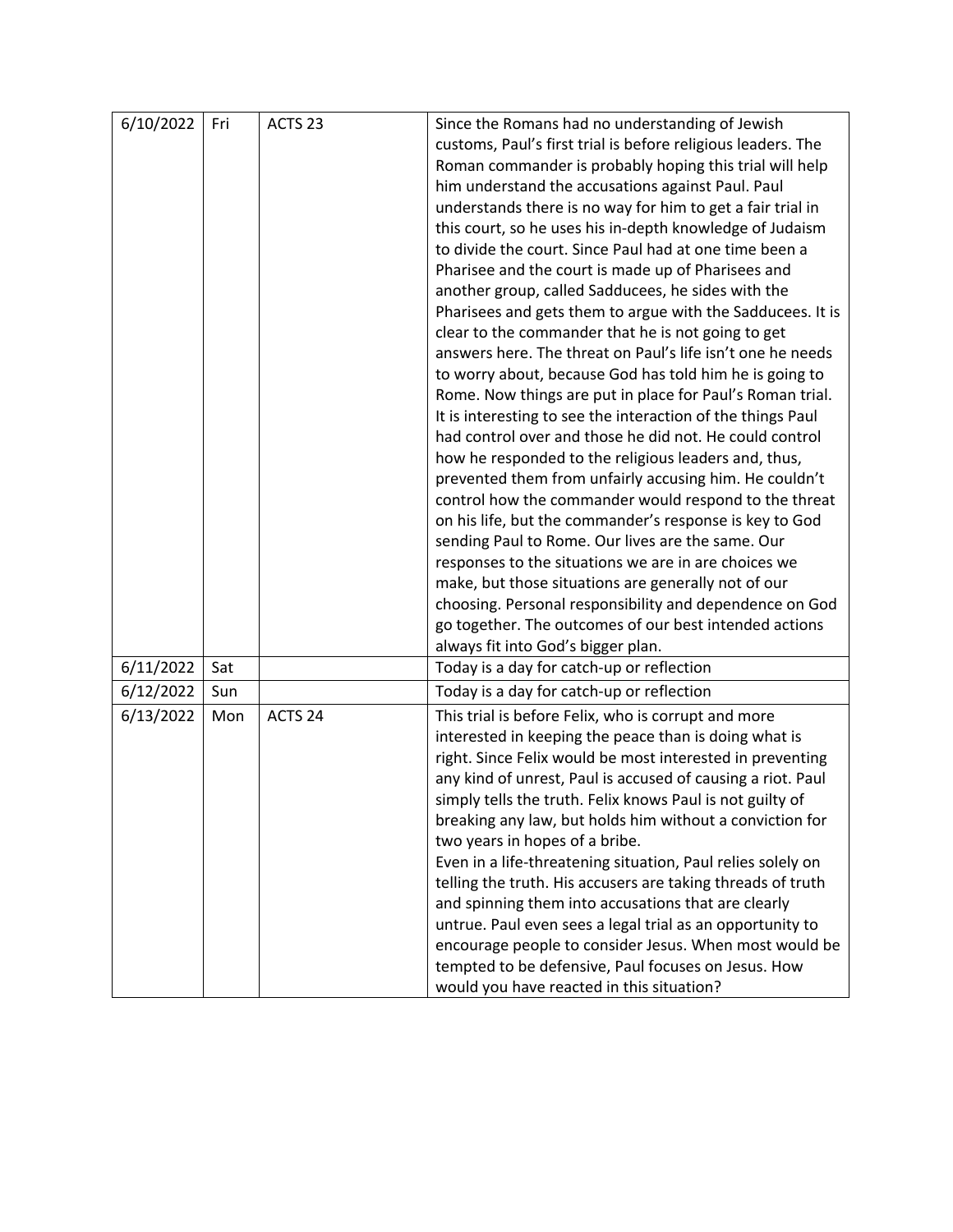| 6/14/2022 | Tue          | ACTS <sub>25</sub> | Festus arrives as the new Roman governor, and               |
|-----------|--------------|--------------------|-------------------------------------------------------------|
|           |              |                    | immediately the Jewish leaders try to influence Festus to   |
|           |              |                    | bring Paul to Jerusalem. Festus wants to win favor with     |
|           |              |                    | his new subjects, but Paul appeals to the Roman Emperor.    |
|           |              |                    | This puts Festus in the awkward position of having to       |
|           |              |                    | send Paul to Rome for trial when he has no idea of what     |
|           |              |                    | to accuse Paul. Since Agrippa would have more history       |
|           |              |                    | with the Jews, he is hoping Agrippa can provide some        |
|           |              |                    | help.                                                       |
|           |              |                    | Legal systems within any nation at any time have both       |
|           |              |                    | good and bad because they are overseen by people who        |
|           |              |                    | are flawed. Roman law is protecting Paul from               |
|           |              |                    | assassination, but also allows him to sit in jail for two   |
|           |              |                    | years without ever having done anything wrong. We can       |
|           |              |                    | love our country but should always realize our ultimate     |
|           |              |                    | defense comes from God. At best, a strong, just nation      |
|           |              |                    | will only benefit us in life. Our dependence on God         |
|           |              |                    | protects us for eternity.                                   |
| 6/15/2022 | Wed          | ACTS <sub>26</sub> | Agrippa, having lived in the area all his life, is far more |
|           |              |                    | familiar with Jewish traditions and with this new           |
|           |              |                    | movement of followers of Jesus. Agrippa listens to Paul's   |
|           |              |                    | story with great interest, but Festus apparently thinks     |
|           |              |                    | Paul is just a religious fanatic.                           |
|           |              |                    | When we tell others of our relationship with Jesus, some    |
|           |              |                    | will be open to what is being said and some will not.       |
|           |              |                    | Neither trusted Jesus in the moment. Would one more         |
|           |              |                    | conversation with Agrippa have made a difference? Is        |
|           |              |                    | there some set of circumstance that would cause Festus      |
|           |              |                    | to listen? Only God knows, but we have the responsibility   |
|           |              |                    | to tell others of Jesus regardless of the outcome.          |
| 6/16/2022 | <b>Thurs</b> | ACTS 27            | Paul is sent to Rome by ship. Luke uses the pronoun 'we,'   |
|           |              |                    | and the story is more detailed so it's clear Luke was along |
|           |              |                    | on the voyage. Even in the midst of a life-threatening      |
|           |              |                    | situation, Paul never forgot his dependence on God and      |
|           |              |                    | to care for the others on the ship, including those who     |
|           |              |                    | were his captors.                                           |
|           |              |                    | We often use storms as a way of talking about difficulties  |
|           |              |                    | in life. Storms make a good illustration because we don't   |
|           |              |                    | control them, and they can put us in unexpected danger.     |
|           |              |                    | In the midst of them, we can cling to our own abilities to  |
|           |              |                    | get through them or we can rely more heavily on God.        |
|           |              |                    | When we rely on God, it is another way we can lead          |
|           |              |                    | others to Jesus.                                            |
|           |              |                    |                                                             |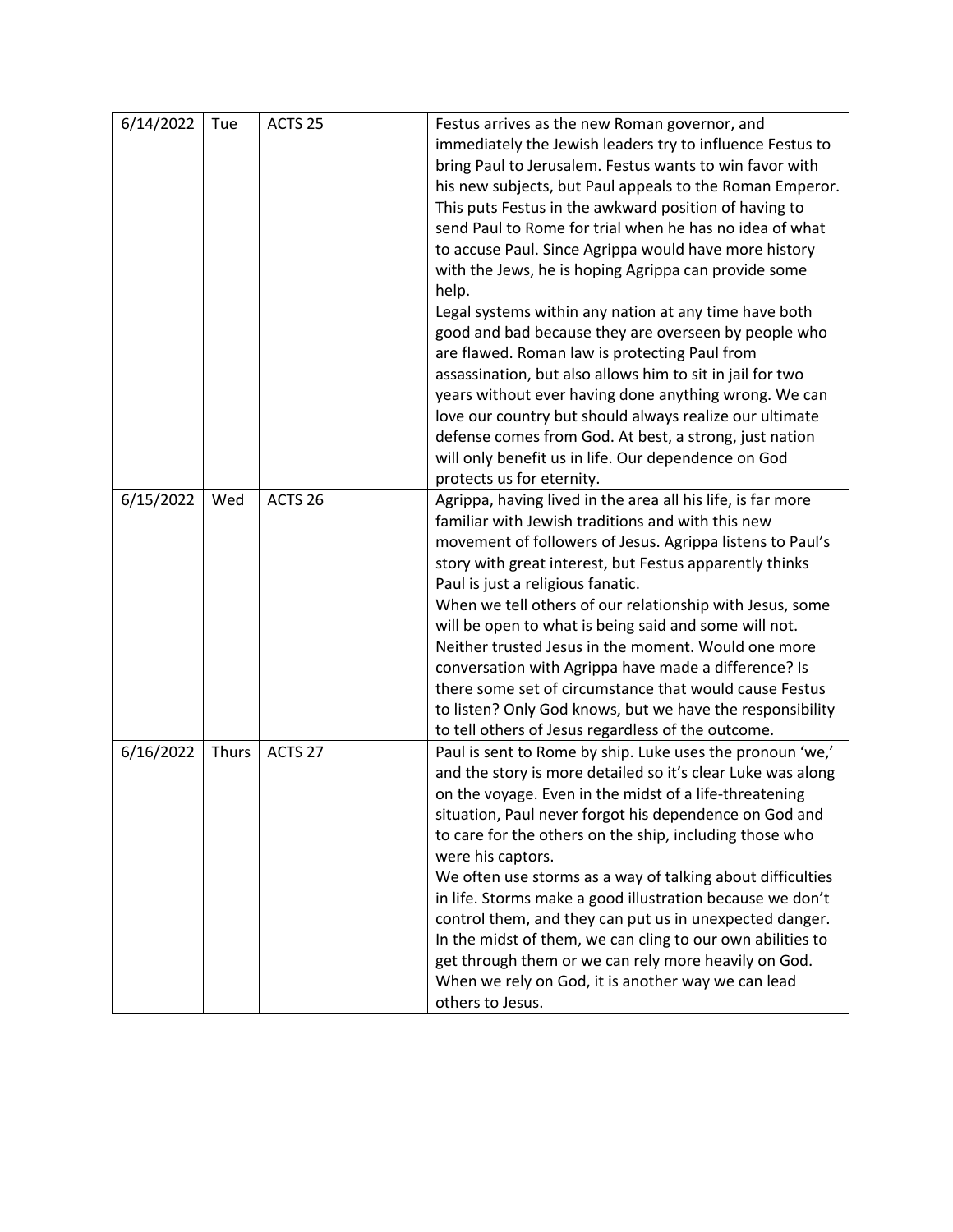| 6/17/2022 | Fri | ACTS <sub>28</sub>      | Paul, who has now survived multiple incidents which                                                                |
|-----------|-----|-------------------------|--------------------------------------------------------------------------------------------------------------------|
|           |     |                         | should have killed him, arrives in Rome and the book of                                                            |
|           |     |                         | Acts abruptly ends. Paul finally makes it to Rome, which                                                           |
|           |     |                         | was the desire he expressed in Romans. He can now                                                                  |
|           |     |                         | communicate directly to the Christians what he was only                                                            |
|           |     |                         | able to do in writing before. Acts probably ends this way                                                          |
|           |     |                         | because that is what is happening when Luke writes the                                                             |
|           |     |                         | book. It's a frustrating ending because we want to know if                                                         |
|           |     |                         | Paul goes to trial and how it turns out. Our best                                                                  |
|           |     |                         | understanding from reading Paul's writings and historical                                                          |
|           |     |                         | tradition is that he was tried and released, but is later                                                          |
|           |     |                         | arrested again and executed.                                                                                       |
|           |     |                         | Nothing could stop Paul from talking about Jesus. He                                                               |
|           |     |                         | knew his purpose and could not be distracted.                                                                      |
|           |     |                         | Persecution, rejection, death threats, prison, shipwreck,                                                          |
|           |     |                         | and his own prejudices toward Gentiles were all endured                                                            |
|           |     |                         | and accepted to allow him to serve Jesus. If we were all                                                           |
|           |     |                         | like him, what would our world look like today?                                                                    |
| 6/18/2022 | Sat |                         | Today is a day for catch-up or reflection                                                                          |
| 6/19/2022 | Sun |                         | Today is a day for catch-up or reflection                                                                          |
| 6/20/2022 | Mon | 1THESSALONIANS 1        | Back in Acts 17, we read of Paul, Silas and Timothy                                                                |
|           |     |                         | founding the church in Thessalonica. Several of Paul's                                                             |
|           |     |                         | letters, also called epistles, are written to churches Paul                                                        |
|           |     |                         | founded to address issues that have come up since Paul                                                             |
|           |     |                         | left those cities. From Acts 17, we see that Paul left                                                             |
|           |     |                         | Thessalonica abruptly. He probably was concerned he had                                                            |
|           |     |                         | not spent enough time there to get them well                                                                       |
|           |     |                         | established. According to 1 Thessalonians 3:6, he has                                                              |
|           |     |                         | received a good report about the church and is telling                                                             |
|           |     |                         | them how happy he is to hear they are doing well.                                                                  |
|           |     |                         | Faith in Jesus is something that is shared with people all                                                         |
|           |     |                         | over the world. We can pray for other Christians, no                                                               |
|           |     |                         | matter where they live and rejoice when we hear they are                                                           |
|           |     |                         | doing well. Wherever the church exists, it should be                                                               |
|           |     |                         | representing Jesus.                                                                                                |
| 6/21/2022 | Tue | <b>1THESSALONIANS 2</b> | Paul is pointing out that his ministry is motivated by his                                                         |
|           |     |                         | love for God and his people, not by what he can get out of                                                         |
|           |     |                         | it. In fact, he has suffered a great deal of loss in order to                                                      |
|           |     |                         | do what he is doing.                                                                                               |
|           |     |                         | One of the ways we can evaluate spiritual leaders is by<br>looking at what Paul says in this chapter. A leader who |
|           |     |                         |                                                                                                                    |
|           |     |                         | seems motivated by gaining money, respect, recognition<br>or power is not following in the example of Paul. Paul   |
|           |     |                         | gave up those things because he wanted to minister to                                                              |
|           |     |                         | others. If he corrected someone or taught something, it                                                            |
|           |     |                         | was for the benefit of his listener, not for his own benefit.                                                      |
|           |     |                         |                                                                                                                    |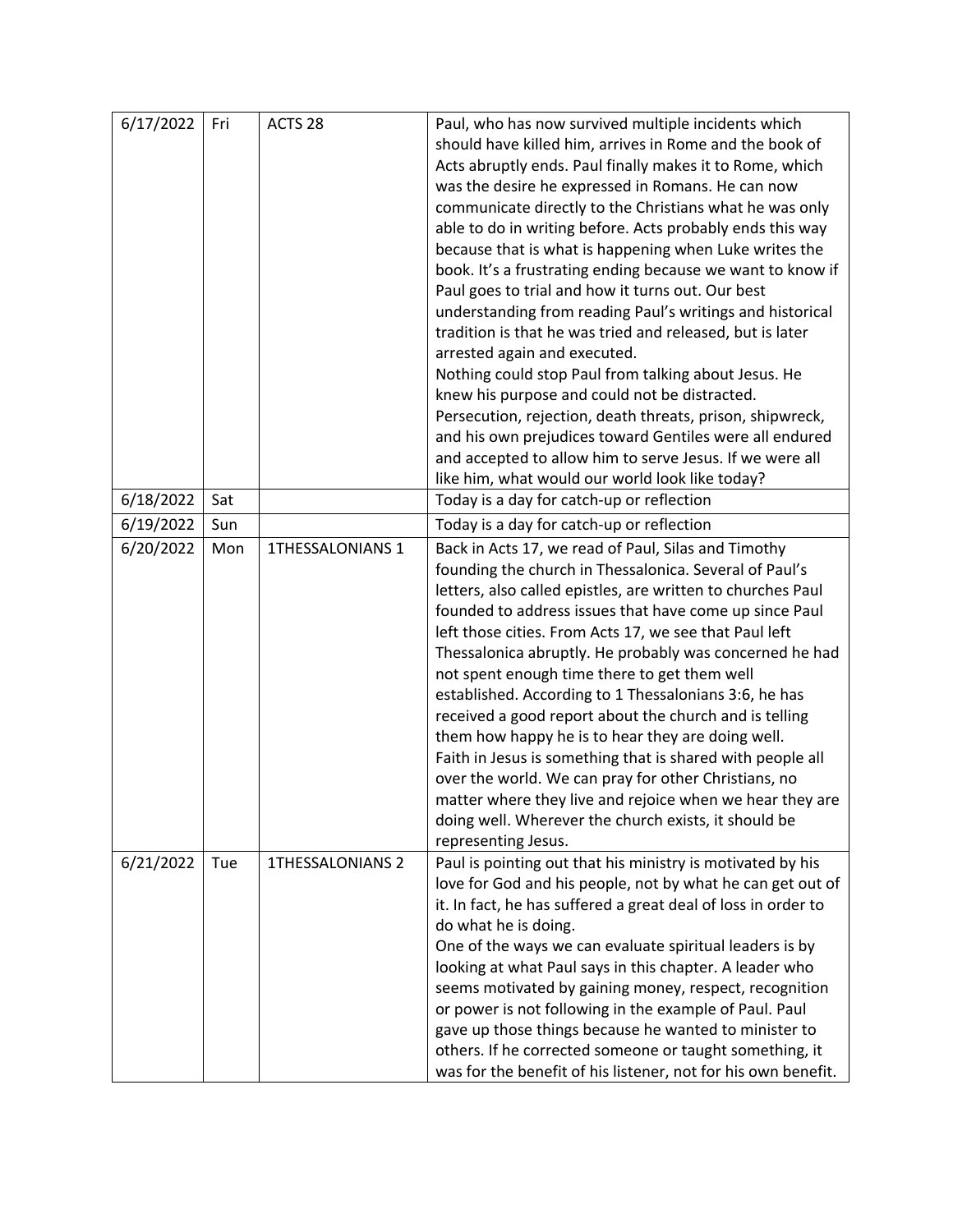| 6/22/2022 | Wed          | <b>1THESSALONIANS 3</b> | Paul seems disappointed he had been unable to visit<br>Thessalonica in person. Instead, he sent Timothy who<br>returned with a good report that was very encouraging to<br>Paul.<br>With the communications technology available to us<br>today, it is difficult to imagine waiting for hand-written<br>letters to be walked between cities in order to find out<br>how things are going. On a positive side, keeping in touch<br>required real effort and demonstrated a genuine interest.<br>Are there people you put forth an effort to encourage<br>today? Hundreds of online friends is not the same as<br>investing your life in specific people and having people<br>invest in you.                                                                                                                                                                                                                                                                                                                                                                                                                                                                  |
|-----------|--------------|-------------------------|-------------------------------------------------------------------------------------------------------------------------------------------------------------------------------------------------------------------------------------------------------------------------------------------------------------------------------------------------------------------------------------------------------------------------------------------------------------------------------------------------------------------------------------------------------------------------------------------------------------------------------------------------------------------------------------------------------------------------------------------------------------------------------------------------------------------------------------------------------------------------------------------------------------------------------------------------------------------------------------------------------------------------------------------------------------------------------------------------------------------------------------------------------------|
| 6/23/2022 | <b>Thurs</b> | <b>1THESSALONIANS 4</b> | Sexual immorality is nothing new. As Paul introduced<br>people to Jesus, they were often coming from a<br>background where sexual immorality was encouraged. He<br>is making it clear this was not to be true of those who<br>come to Christ. Apparently, when Timothy brings his<br>report of the church in Thessalonica, he tells Paul they are<br>confused about what happens to people who die before<br>Jesus returns. Paul had taught them about what would<br>happen when Jesus returns, but loved ones had probably<br>died in the meantime, and they wanted to know what<br>would happen with them. Paul assures them they will be<br>resurrected, just as Jesus was.<br>The culture we live in appears to be moving further from<br>God's standards, especially in the area of sex. Though we<br>may struggle with adjusting to these changing attitudes,<br>the New Testament was actually written in a similar<br>culture. We are called to live according to God's standard,<br>regardless of what the culture says, and introduce those<br>in the culture to a God who loves everyone, despite their<br>resistance to God's desires for them. |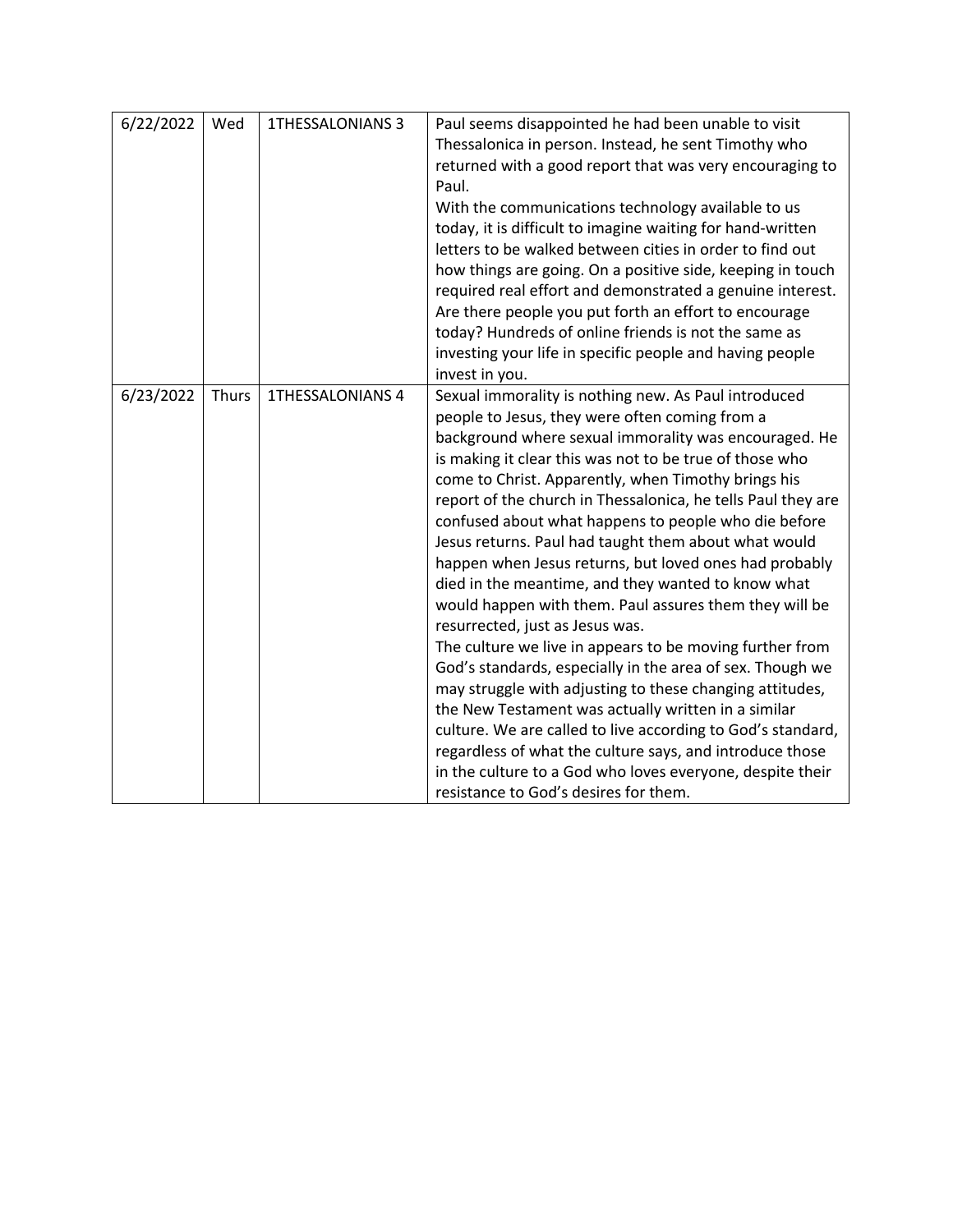| 6/24/2022 | Fri | <b>1THESSALONIANS 5</b> | Continuing with the subject of Jesus' return, Paul lets the<br>church know Jesus will come unexpectedly. Those who<br>have not believed in Jesus will feel secure, like people do<br>when they are locked into their homes at night. Then<br>Jesus will return and, suddenly and unexpectedly, that<br>feeling of security will be gone. For those who have<br>believed in Jesus, his return will not cause fear because<br>he will not pour out his anger on us. Paul then concludes<br>his letter with some additional encouragement to<br>continue to behave well.<br>Paul's teaching on Jesus' return should be both a comfort<br>and an encouragement to continue working. We are<br>comforted to know that Jesus' return will bring a<br>victorious ending for those who have trusted in Jesus.<br>However, we need to continue to work to bring others to<br>Jesus, because God's anger awaits those who have not<br>trusted Jesus.                                                                                                                            |
|-----------|-----|-------------------------|-----------------------------------------------------------------------------------------------------------------------------------------------------------------------------------------------------------------------------------------------------------------------------------------------------------------------------------------------------------------------------------------------------------------------------------------------------------------------------------------------------------------------------------------------------------------------------------------------------------------------------------------------------------------------------------------------------------------------------------------------------------------------------------------------------------------------------------------------------------------------------------------------------------------------------------------------------------------------------------------------------------------------------------------------------------------------|
| 6/25/2022 | Sat |                         | Today is a day for catch-up or reflection                                                                                                                                                                                                                                                                                                                                                                                                                                                                                                                                                                                                                                                                                                                                                                                                                                                                                                                                                                                                                             |
| 6/26/2022 | Sun |                         | Today is a day for catch-up or reflection                                                                                                                                                                                                                                                                                                                                                                                                                                                                                                                                                                                                                                                                                                                                                                                                                                                                                                                                                                                                                             |
| 6/27/2022 | Mon | 2THESSALONIANS 1        | 2 Thessalonians was written shortly after 1 Thessalonians<br>to the same church in Thessalonica. Paul has gotten word<br>of something going on there which requires a follow-up<br>letter. He is again writing of Jesus' return and is probably<br>clarifying something that had been misunderstood in his<br>first letter. This chapter is acknowledging that they are<br>serving God in an atmosphere of intense persecution. He<br>reminds them that although they are suffering now, God<br>will punish those who reject Jesus.<br>When we go through something in life that is difficult, we<br>can wonder why we are suffering. If the suffering is the<br>result of someone doing something to hurt us, we may<br>wish God would protect us by punishing the other person.<br>We live in the here and now and often want solutions in<br>the here and now. Paul reminds us that God operates in<br>eternity. There are many issues that won't be resolved in<br>this life. Faith means we can serve now and expect God to<br>set everything right in his time. |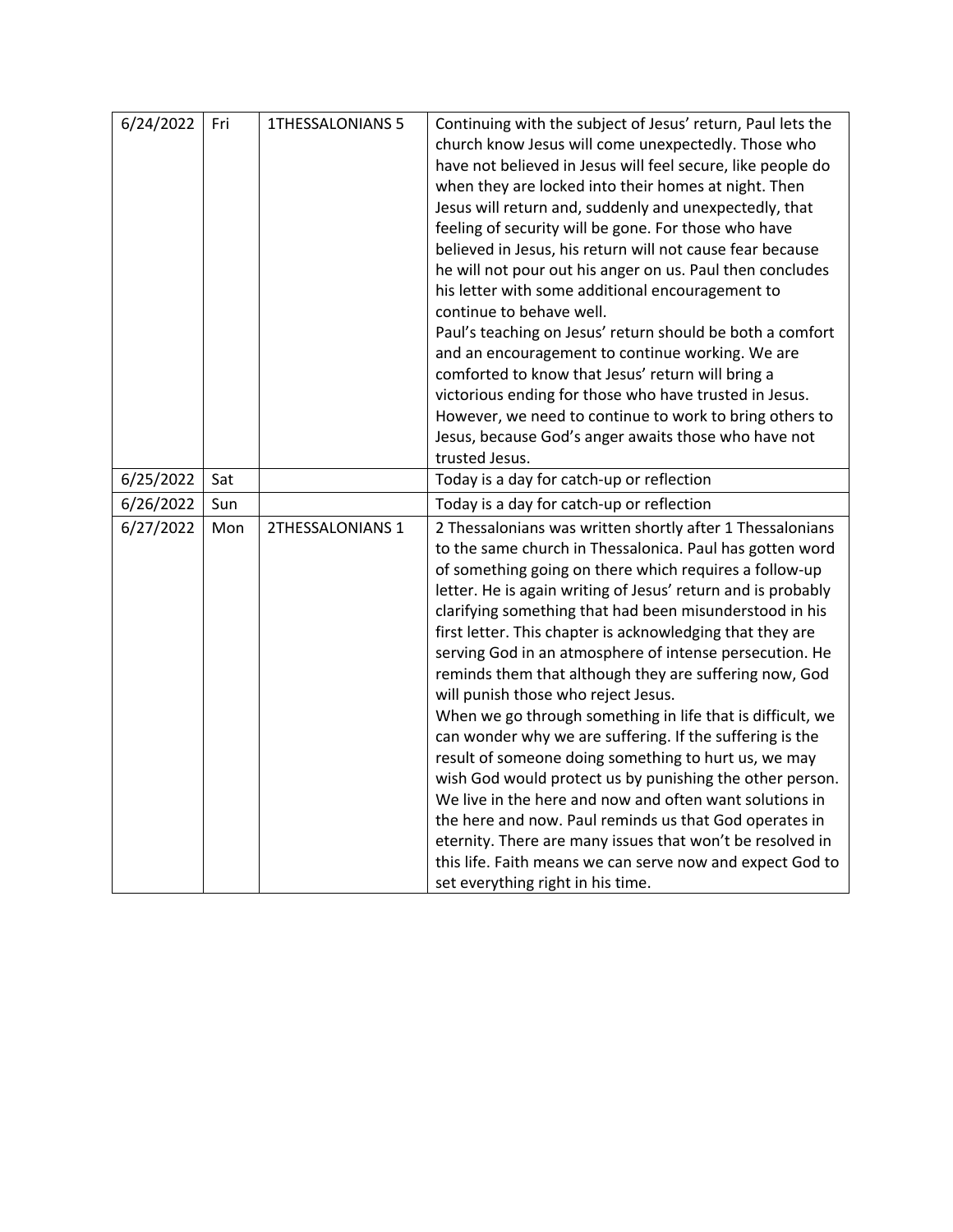| 6/28/2022 | Tue | 2THESSALONIANS 2 | This chapter contains the main purpose of the letter. The<br>Thessalonians are wondering if "the Day of the Lord" had<br>already begun. Paul assures them it has not. He lets them<br>know the Day of Lord will not come until there is a<br>general rebellion against God, led by a "man of<br>lawlessness." Paul tells us there is always a desire for<br>rebellion against God, but it is restrained by something he<br>does not name. There are those who believe that all<br>Christians will be raptured or taken up from the earth<br>prior to the great rebellion Paul describes here and the<br>restraining force holding back the man of lawlessness is<br>Christians and the Holy Spirit living within them. It<br>appears the Thessalonians knew what Paul was talking<br>about while we guess as best we can with the information<br>we are given.<br>What is clear from the chapter is that there is a great<br>rebellion coming. The Thessalonians were experiencing<br>persecution, but the coming rebellion against God is going<br>to be far worse. As we look at our world today, we see<br>reason for both hope and discouragement. Sometimes we<br>see evil restrained and sometimes not. Imagine a world<br>where evil is never restrained. We should be thankful for<br>the restraint and be part of it, but we also need to<br>recognize that humanity will not ultimately solve its |
|-----------|-----|------------------|-------------------------------------------------------------------------------------------------------------------------------------------------------------------------------------------------------------------------------------------------------------------------------------------------------------------------------------------------------------------------------------------------------------------------------------------------------------------------------------------------------------------------------------------------------------------------------------------------------------------------------------------------------------------------------------------------------------------------------------------------------------------------------------------------------------------------------------------------------------------------------------------------------------------------------------------------------------------------------------------------------------------------------------------------------------------------------------------------------------------------------------------------------------------------------------------------------------------------------------------------------------------------------------------------------------------------------------------------------------------------------------------------------------|
| 6/29/2022 | Wed | 2THESSALONIANS 3 | problems. Things will not be set right until Jesus returns.<br>Paul closes out the letter by asking the Thessalonians to                                                                                                                                                                                                                                                                                                                                                                                                                                                                                                                                                                                                                                                                                                                                                                                                                                                                                                                                                                                                                                                                                                                                                                                                                                                                                    |
|           |     |                  | pray for him and his ministry. He also warns them against<br>being idle. It's possible that because they thought the end<br>of the world had come, they no longer needed to put<br>forth an effort to support themselves or continue to reach<br>people who had not trusted Christ.<br>Our work on earth is never done. Until God brings us to<br>himself, we are to continue to do his work and ours.                                                                                                                                                                                                                                                                                                                                                                                                                                                                                                                                                                                                                                                                                                                                                                                                                                                                                                                                                                                                      |